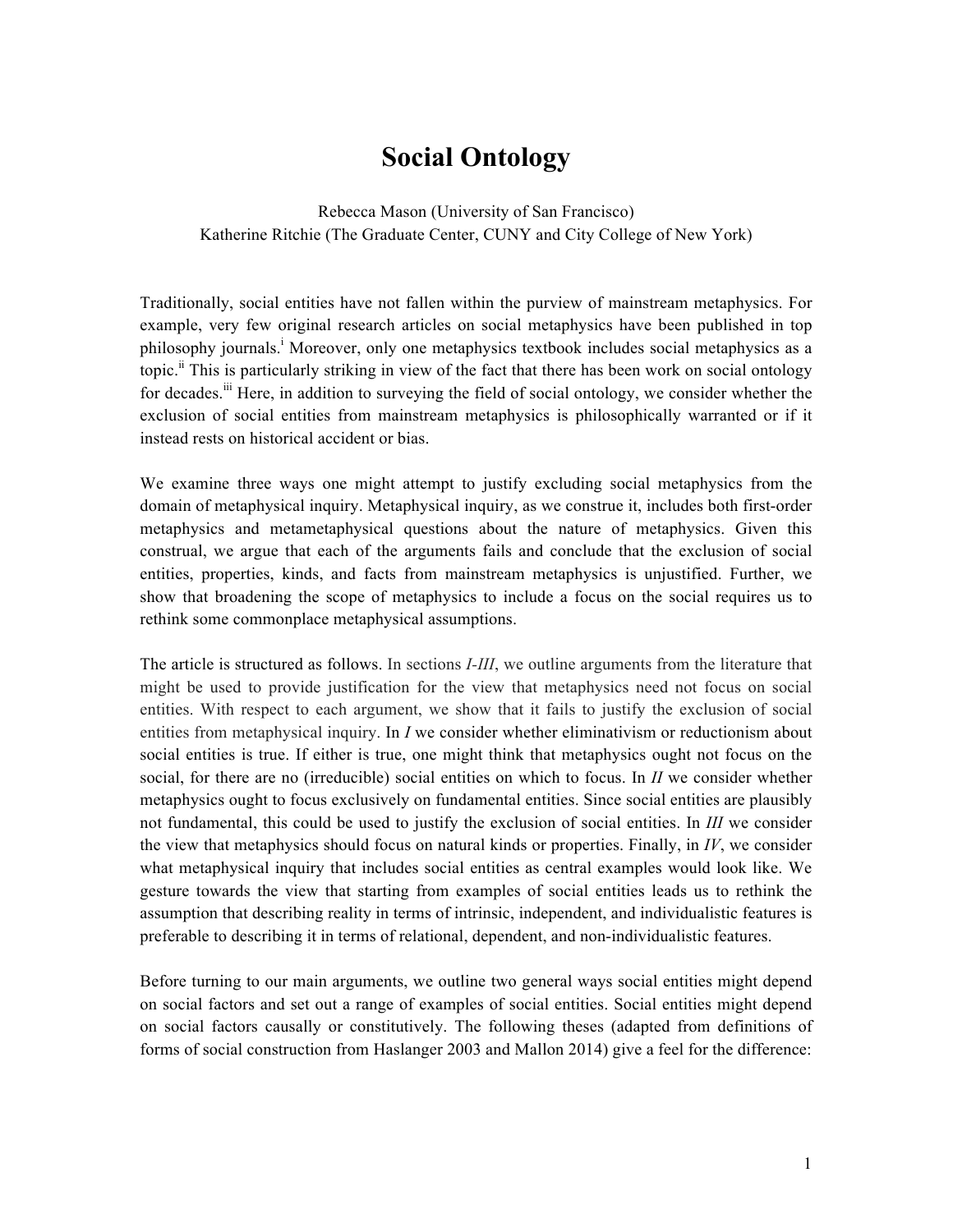*Causal Dependence*: X (being F) is *causally* dependent on social factors if and only if social factors (partially) cause X to exist (as F).

*Constitutive Dependence*: X (being F) *constitutively* depends on social factors just in case (i) in defining what it is to be  $X$  (or for  $X$  to be F) reference must be made to some social factors or (ii) social factors are metaphysically necessary for  $X$  to exist (as an  $F$ ) or (iii) social factors ground the existence of X (or the fact that X is F).<sup>iv</sup>

An entity might causally depend on social factors like human behavior, practices, beliefs, and so on without constitutively depending on social factors. For instance, compounds that are synthesized in a chemistry lab are causally dependent on social practices. Yet, such compounds are plausibly not constitutively dependent on social factors. That is, they are definable without reference to social factors, social factors are not metaphysically necessary for the compound to exist, and the existence of the compound is not grounded in social factors. In contrast, universities, gender, and inflation might be both causally and constitutively dependent on social factors.

When we use "social entity" we intend for it to be broadly construed so as to include entities of the following sorts:

*Social properties and relations* (e.g., being married, being a U.S. citizen, being a manager, having more buying power than);

*Social facts* (e.g., that the Supreme Court exists, that Kai has four hundred dollars in her bank account, that the United States has a larger military than Gambia);

*Social kinds* (e.g., money and marriage, war and women, capitalists and cartels, races, recessions, and refugees);

*Social groups* (e.g., racial and gender groups, the Minnesota Twins, the Supreme Court, Migos);

*Social institutions* (e.g., universities, corporations);

*Social structures* (e.g., capitalist power structures, oppressive gender structures, the structure of the U.S. government).

In what follows, we note when arguments apply to some and not other social entities.

#### **I. Eliminativism and Reduction**

Our world appears to include primates, pears, and paper, trees, telephones, and tapirs. It also seems to include ethnic groups, parliaments, nations, bands, and sports teams. Common sense and our everyday experiences seem to confirm that there are social entities. Are appearances misleading? That is, are there any social entities?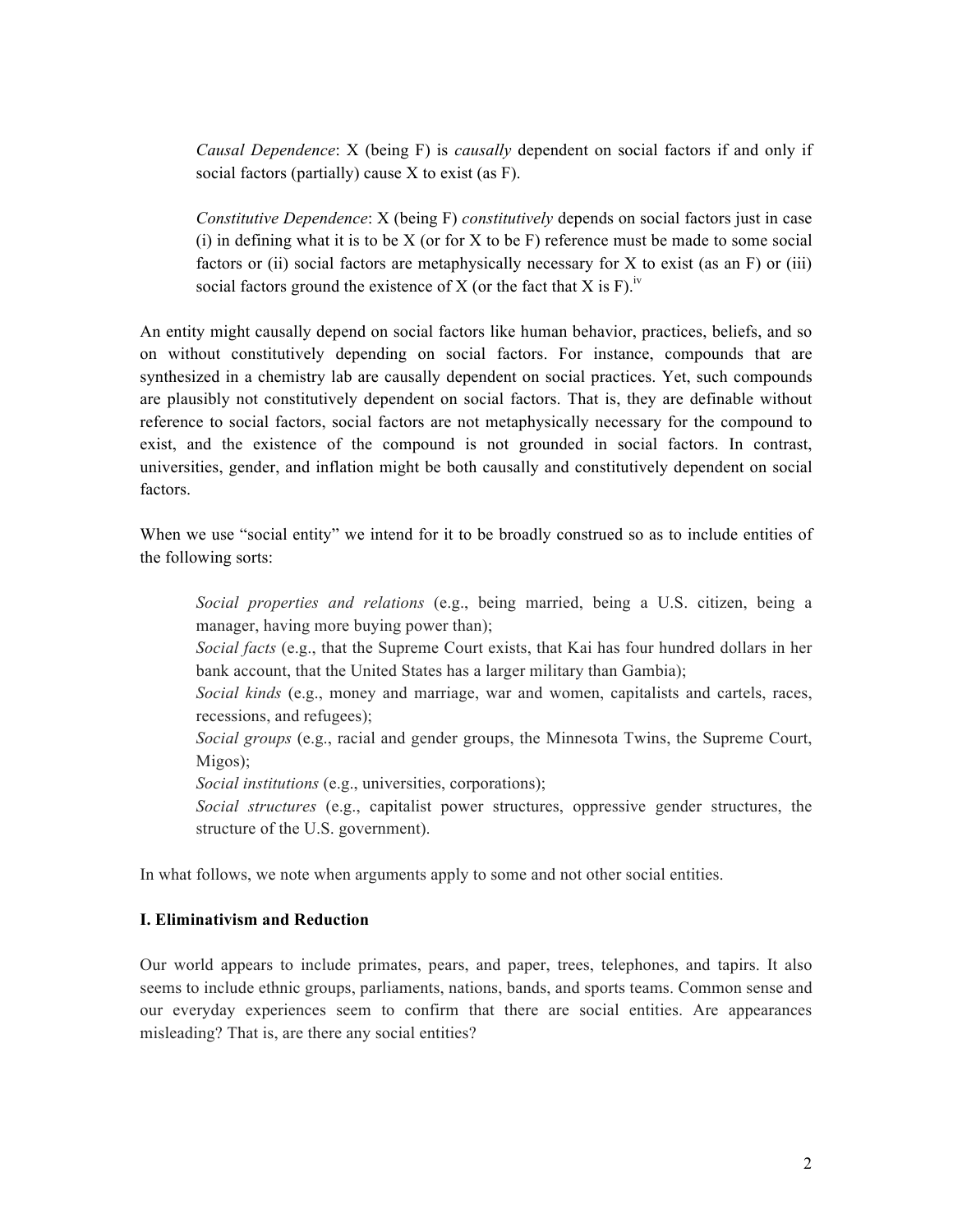Eliminativists about Fs hold that there are no Fs. Eliminativism about social entities can be argued for in three main ways. First, one might be motivated to reject social entities given social analogs to puzzles about composition (e.g., Sorites paradoxes, Ship of Theseus puzzles, the puzzle of the statue and the clay). If one is inclined to hold that ships, cups, and dogs do not exist due to these puzzles, one might be similarly inclined to argue that social groups and at least some other social entities do not exist (van Inwagen 1990; Unger 1980).

However, many philosophers reject drawing nihilist or eliminativist conclusions from these puzzles. For instance, some argue that puzzles about composition motivate accepting mereological universalism (Lewis 1991; Sider 2001). Others argue that the puzzles can be solved while maintaining a restricted, "common sense" ontological view (Korman 2015; Markosian 1998, 2008). Whichever view one is inclined to adopt in the realm of non-social material objects one will plausibly be inclined to adopt for material social entities as well.

Second, one might hold eliminativist views about specific social entities. Some argue that there are no racial groups because there are no biological racial essences (Appiah 1996; Zack 1993, 2002). For instance, Appiah argues that there are not racial groups whose members share "fundamental, heritable, physical, moral, intellectual, and cultural characteristics with one another" (1996, 54). He argues that the existence of races relies on there being biological racial essences. Thus, the lack of shared, biological racial essences entails that there are no races. Similar arguments might be posed for gender, ethnic, sexuality, and other sorts of social groups.

The second eliminativist argument is also widely disputed. Many argue that racial, gender, and other groups exist, but maintain that the existence of such groups does not rely on there being shared, biological essences. On some views concepts for social kinds are taken to be cluster concepts, so that there need not be *an* essence to a kind (Stoljar 1995, 2011; Outlaw 1996; Hale 1996; Corvino 2000; Heyes 2000). Much of the work on social construction in philosophy involves arguing that there are social kinds, but they are dependent on social practices not on shared biological essences (Alcoff 2006; Blum 2010; Diaz-Leon 2015a, 2015b; Haslanger 2000, 2003, 2012; Jeffers 2013; Mallon 2006, 2016; Mills 1997, 1998; Sundstrom 2002; Taylor 2004). For instance, Blum argues that "racialized groups are characterized by forms of experience they have undergone and a sociohistorical identity that they possess *because of* the false attributions to them … of innate biobehavioral tendencies" (2010, 300). Similarly, Haslanger argues that a view of gender groups should acknowledge "the causal impact of classification" (2003, 315). Hacking's (1996, 1999) notion of looping effects on human kinds is one way to understand the effect of classification. He takes classifying to potentially elicit changes in behavior and selfconception thereby modifying the properties instantiated by kind members, which leads to another "loop" that can elicit further changes.

Moreover, it is possible that although racial, gender, and other social groups do not have shared, biological essences, they have shared, non-biological essences (Witt 1995, 2011a, 2011b). Charlotte Witt argues that we should not conflate essentialism with biologisim because biological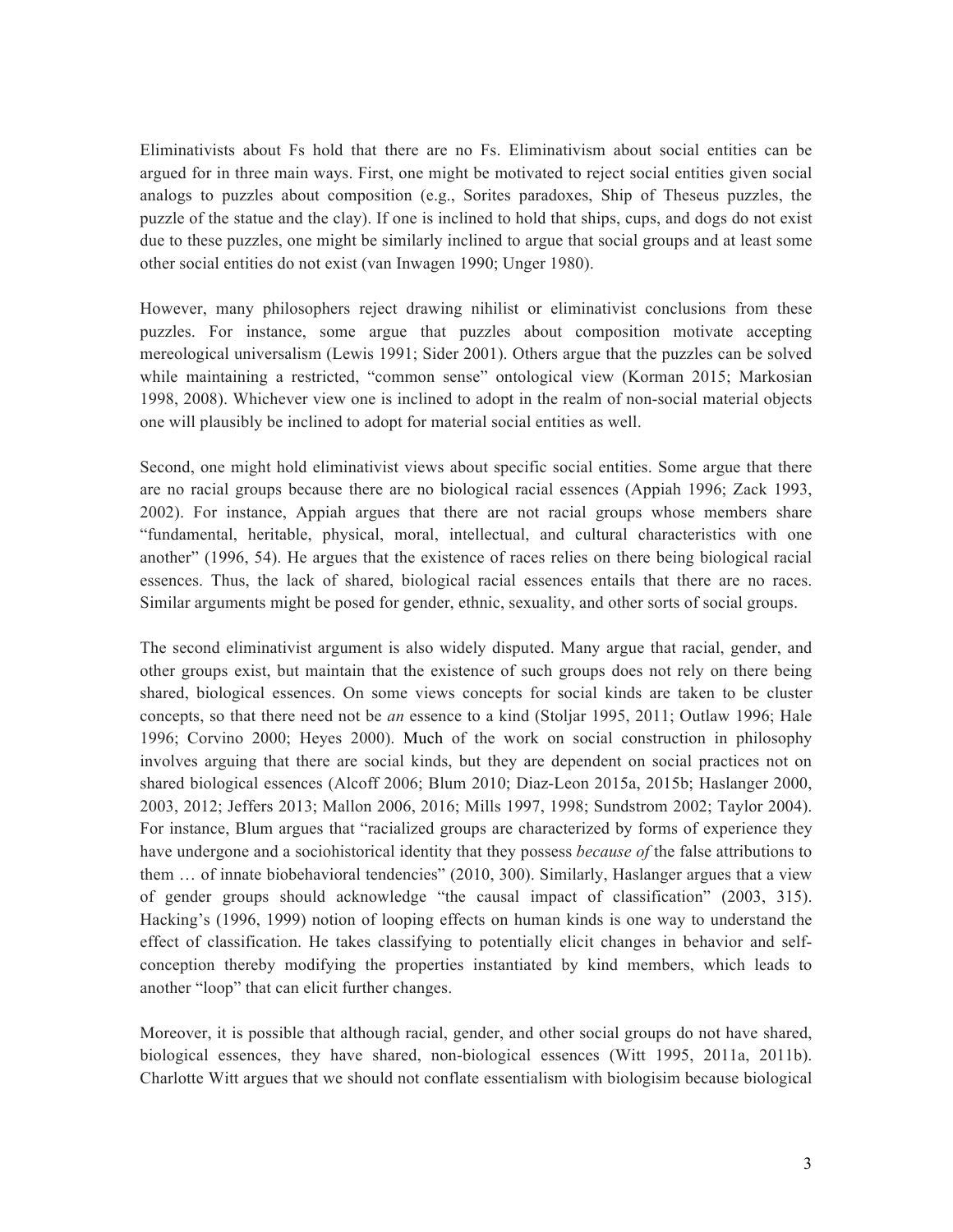descriptions are only one way of specifying the essence of these groups. Further, she argues that social constructionism is compatible with essentialism (1995). It follows that by demonstrating that social groups are not unified by shared, biological essences one does not thereby demonstrate that those groups do not exist.

Third, individualists in the social sciences (Weber 1922/2013; Hayek 1955; Popper 1966) have argued that social entities are not required for explanation and that there are no irreducible social entities. Explanatory or methodological individualists hold that explanations can be given solely in terms of individuals and their actions rather than "spooky" social forces. Ontological individualists argue that there are no irreducible social entities.

Arguments relying on ontological and methodological individualism are distinct from the other eliminativist arguments we considered because they potentially eliminate *all* social entities. In contrast, arguments based on puzzles of composition apply only to material social objects (e.g., groups). They do not apply, for instance, to social facts or properties.<sup>V</sup> Arguments based on essentialism apply only to racial, gender, and other social kinds that are loci of oppression and possible sites for social justice projects. However, an explanatory individualist aims to show that all social entities—including social facts, properties, and so on—are explanatorily superfluous. An ontological individualist might argue that there are no social entities whatsoever. $\overline{v}$ 

In their strongest forms, both individualist theses rely on reduction.<sup> $vi$ </sup> On a reductive view about Fs, there are Fs, but they are nothing "over and above" some other things G. For instance, according to identity theory in philosophy of mind there are mental states, but they just are brain states (i.e., they are identical to brain states). According to individualists, social facts or other social entities are nothing over and above non-social facts or entities.

The success of explanatory individualism relies on the reduction of social facts to non-social facts. The success of ontological individualism (which need not be paired with explanatory individualism) requires that all purported social entities can be successfully reduced to individuals. Ruben (1985) considers various non-social reduction bases for nations and finds each wanting. Epstein (2009, 2015) argues that even a weaker version of individualism relying on supervenience rather than reduction fails. He cites cases of supervenience failing for certain social groups.

Note further that a noncircular definition of 'social' appears to be required if individualist theses are to get off the ground. We will not canvass an array of definitions of 'social' that could be offered, but a successful definition will need to be broad enough to capture the range of social entities like those listed above, as well as social beliefs, actions, habits, desires, and so on.

Several philosophers have expressed skepticism about drawing a sharp distinction between social and non-social individualistic facts. For instance, Haslanger holds that the possibility of giving a non-circular definition of 'social' is unlikely (2016, fn 8). Similarly, Epstein (2015, 102) states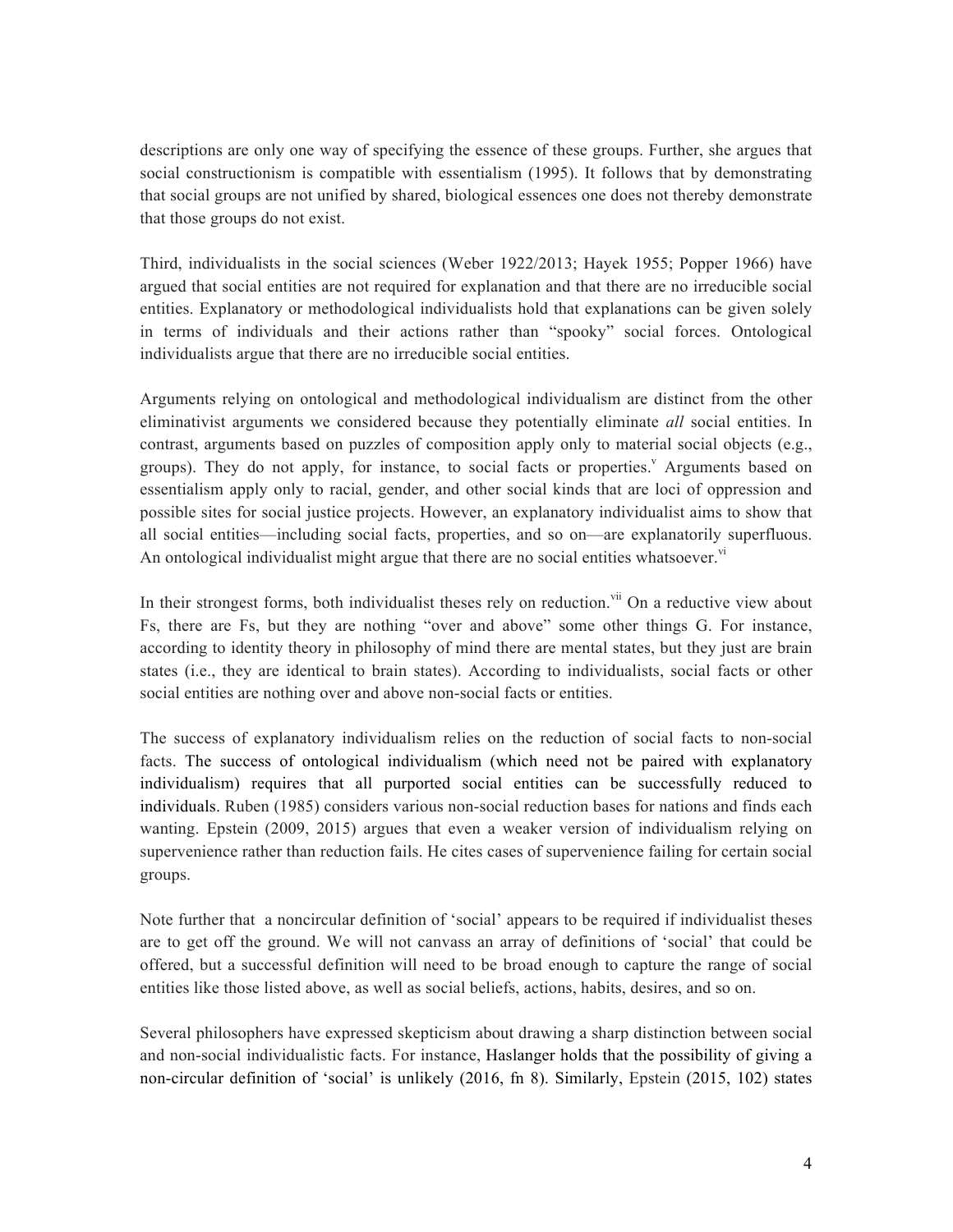that he is "not confident" that a clear distinction can be drawn. He notes that individualism is viable only if there is a clear distinction "[o]therwise, it is pointless for [an individualist] to assert that the social facts are exhaustively "built out of" the individualistic ones" (ibid.). If no sharp distinction can be drawn, the potential for the success of individualism is undermined.

While we have offered criticisms against eliminativist and reductionist strategies, notice that even if a reductionist argument is successful, the exclusion of social metaphysics from metaphysical inquiry is not warranted. For instance, suppose social entities are identical to some non-social entities (i.e., a social version of identity theory is true). On this view, social entities are still part of metaphysics. The claim is that they are identical to non-social entities, not that they fail to exist. Further, even if one posits that certain social kinds do not exist, that does not mean that questions about *whether* they exist fall outside of metaphysical inquiry. For instance, the view that there are no racial groups is a metaphysical view. In engaged in inquiry about what exists, one is engaged in ontological and metaphysical inquiry. So, if one wants to argue for eliminativism about social entities one is doing both metaphysics and social ontology. Therefore, eliminativism does not provide a reason to exclude questions of social ontology from broader metaphysical inquiry, even if ultimately one wants to argue that there are no social entities.

While ontological questions about the existence of certain sorts of entities have been common in metaphysics, they have fallen somewhat out of favor in contemporary metaphysics, which favors asking questions about fundamentality, grounding, and dependence, rather than existence. Thus, we next consider views according to which social entities exist but are not fundamental or independent. We consider these views next.

## **II. Fundamentality and Mind-Dependence**

Another reason for excluding social entities from metaphysics is the view that metaphysics is or should be solely concerned with entities that are metaphysically fundamental. For example, one might characterize metaphysics as the study of the *fundamental structure* of reality (Sider 2011).<sup>Viii</sup> If metaphysics is the study of the fundamental structure of reality, and social entities are not fundamental, then they have been excluded from metaphysical inquiry for good reason. There are, however, several problems with this line of argument.

First, many traditional metaphysical disputes are about *whether* some phenomenon is fundamental (Bennett 2017, 232). If metaphysics is only concerned with fundamentalia, then the question of whether these debates have a metaphysical subject matter depends on who is correct about the fundamentality of the entities in question. This is extremely counterintuitive. For example, consider the question of whether grounding is a fundamental relation. It is not the case that grounding falls within the domain metaphysical inquiry only if the answer to this question is yes! The dispute itself is metaphysical either way. In other words, when engaged in metametaphysics about the features of the entities in one's ontology or the nature of a particular entity one is engaged in metaphysics.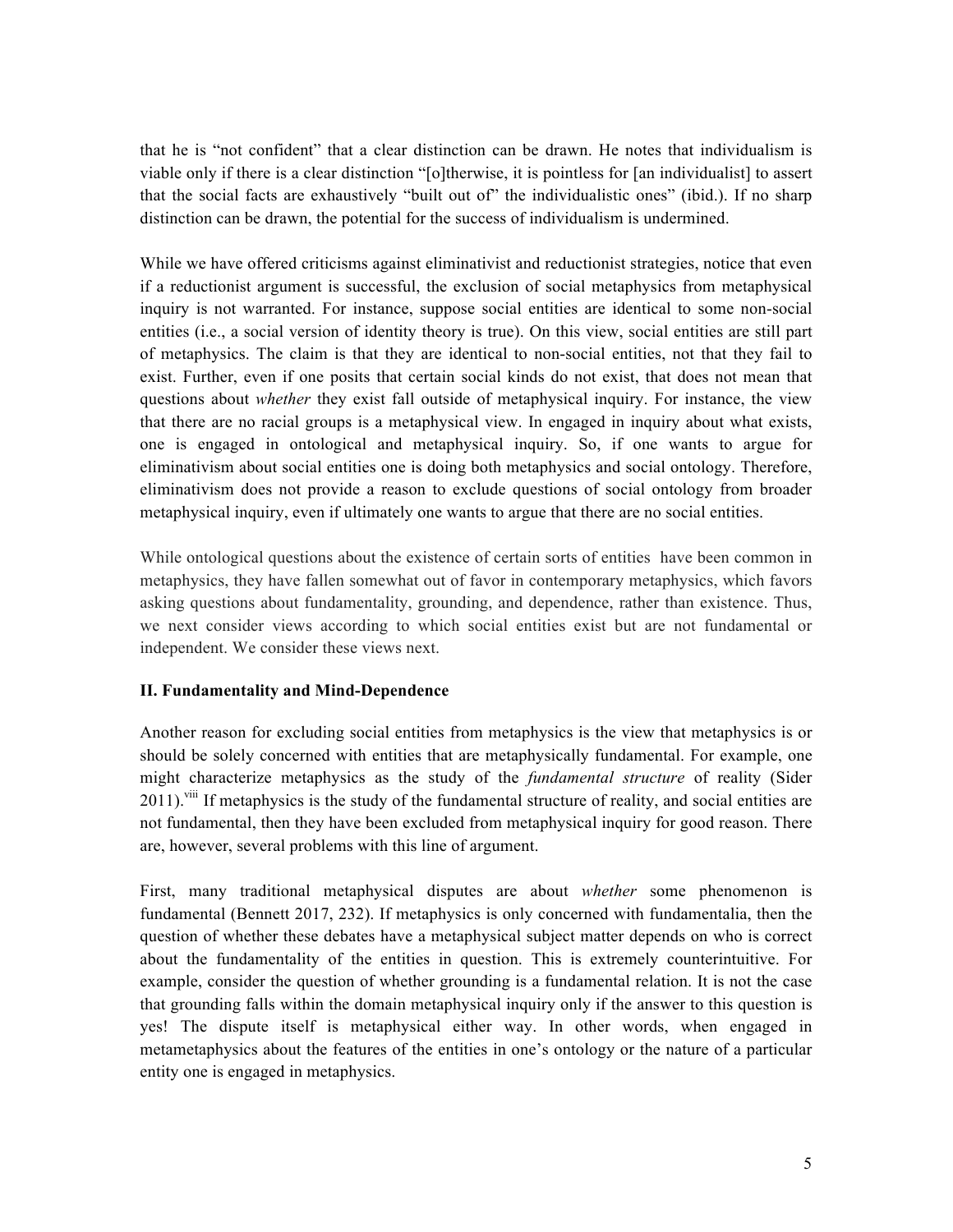However, let's set that consideration aside for the moment. Instead, suppose that the aforementioned characterization of metaphysics is correct. That is, suppose that metaphysics is the study of the fundamental structure of reality. It does not immediately follow that social entities can be excluded from the domain of metaphysics on these grounds because it is possible that social entities *are* metaphysically fundamental. That is, if metaphysics is the study of the fundamental structure of reality, but social entities turn out to be fundamental, then social entities are a proper topic of metaphysical investigation.

To illustrate this possibility we consider two views according to which social entities can be fundamental. First, Barnes (2012) develops a view of ontological emergence according to which emergent entities are those that are dependent, but fundamental. While this view of emergence is controversial, it demonstrates the possibility that social entities are fundamental even though they are dependent. Barnes applies her characterization of ontological emergence to debates about minds, living beings and persons, composite objects in gunky ontologies, tropes, and certain quantum phenomena (e.g., quantum entanglement). However, she indicates that entities and phenomena other than these could be characterized as ontologically emergent in ways that are both unmysterious and theoretically useful. Indeed, elsewhere Barnes suggests that one way of understanding Haslanger's constructionist account of social structures is that some of their properties are emergent (Barnes 2017, 2424). On an emergentist interpretation of Haslanger's view, certain properties of social structures emerge from, and depend on, our thoughts and practices. That is, they are constructed from complex patterns of social interaction—but the structures themselves are ontologically fundamental.

Second, Sara Bernstein (forthcoming) argues that "middleism" (the thesis that some middle level is fundamental), is at least as plausible as "topism" (the thesis that top-most level is fundamental, e.g., the cosmos) and "bottomism" (the thesis that the bottom-most level is fundamental, e.g., mereological atoms). She develops middleism with respect to middle-sized dry goods, but notes that her arguments apply *mutatis mutandis* to any entities which do not inhabit the top-most or bottom-most level. Since social entities occupy neither the top-most or the bottom-most level, then, according to middleism, they are candidates for being fundamental. If either Barnes's or Bernstein's views are viable, then social entities fall within the purview of metaphysics even when it is defined as the study of the fundamental structure of reality.

Nevertheless, there are other reasons why we should reject the idea that metaphysics is the study of the fundamental structure of reality. First, suppose that priority monism is true. In that case, the only fundamental entity is the entire cosmos (Schaffer 2010). It would not follow that the cosmos in its entirety is the only proper subject of metaphysical investigation. Presumably, there would still be a wide variety of phenomena for metaphysicians to investigate other than this maximally inclusive whole—namely, its proper parts, and their relationships to each other and the whole.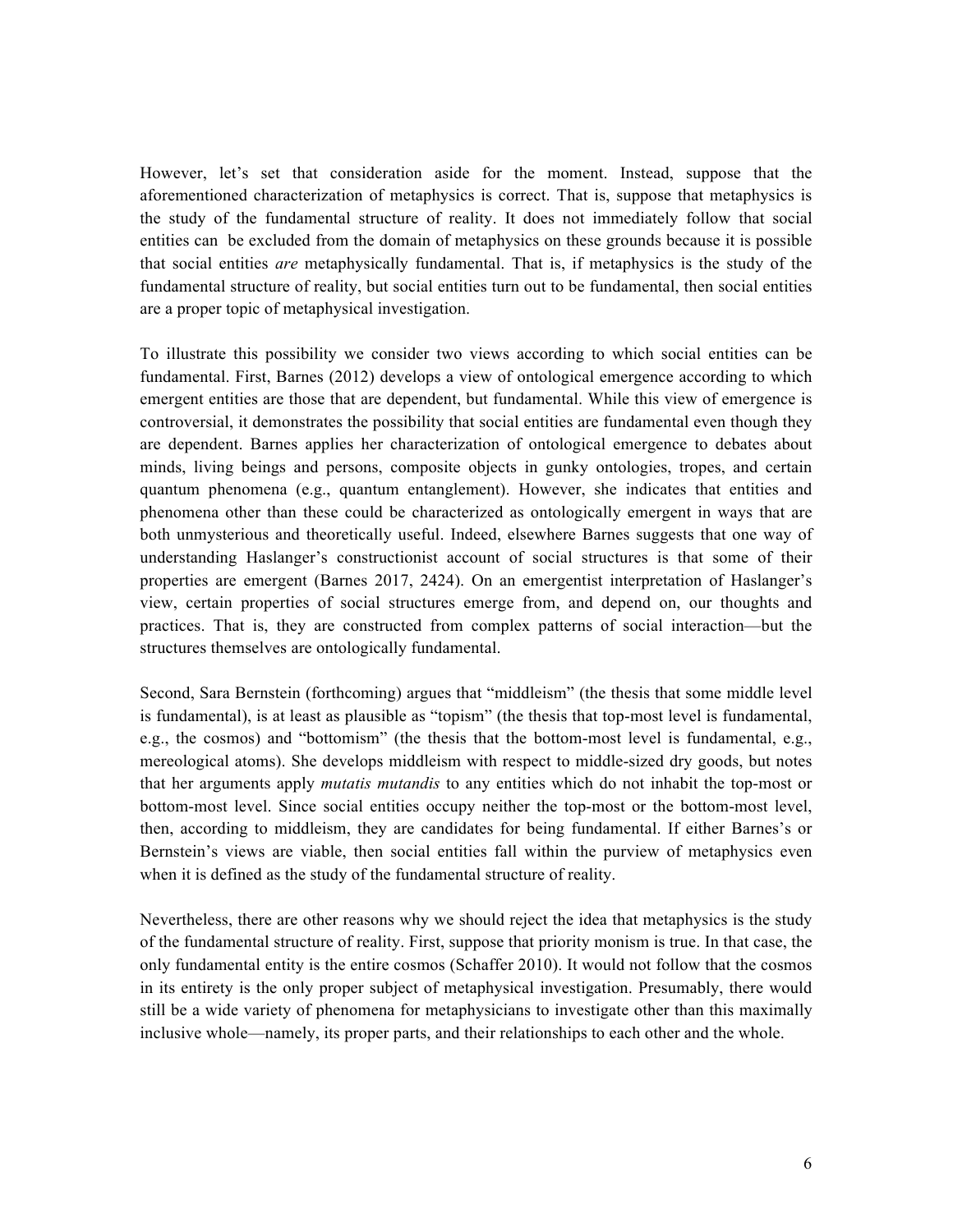Second, it is at least epistemically possible that there are no entities that are metaphysically fundamental. That is, it's possible that there are no fundamentalia (Lewis 1991, Sider 1993, Schaffer 2003). If metaphysics is the study of the fundamental structure of reality, and there are no fundamentalia, then metaphysics lacks a subject matter. But presumably the discovery that reality lacks a fundamental structure would not thereby eliminate the subject matter of metaphysics. Karen Bennett puts the point vividly: if it turns out that there are no fundamentalia "metaphysicians will certainly take notice—but they will not *give* notice, and resign their jobs" (2017, 231). Thus, metaphysics should not be characterized as the study of the fundamental structure of reality.

Furthermore, it is plain that metaphysics is *not* solely concerned with entities that are metaphysically fundamental. Many traditional metaphysical questions obviously concern nonfundamentalia. For example: Do persons have free will? What is the relationship between a statue and the lump of clay that constitutes it? Are biological species individuals or kinds? Are mental states identical to physical states of the brain? These questions concern entities that are on many accounts nonfundamental, i.e., persons, statues, biological species, and mental states. If metaphysics actually answers questions about nonfundamental entities then metaphysics does not exclusively concern the fundamental structure of reality.

Moreover, there are various alternative conceptions of metaphysics on offer that include social entities. For example, building on a tradition going back to Aristotle, Jonathan Schaffer argues "metaphysics is about what grounds what" (2009, 347). On his view, grounded—that is, nonfundamental—entities are not outside of the metaphysical domain. Similarly, Bennett argues that "the proper topic of metaphysics is the fundamental structure of reality, whether there are any less fundamental entities, how they are built from the fundamental, *and* at least some of those nonfundamental entities themselves" (2017, 2014). On both of these views of metaphysics, social entities do not fall outside of the metaphysical domain.

A related reason for excluding social entities from the domain of metaphysics rests on the view that metaphysics should be concerned with describing the mind-independent nature of reality. According to this proposal, the subject matter of metaphysics does not exclude all dependent entities; rather, it excludes only those that depend on our mental states in particular. Plausibly, all social entities are mind-dependent. Therefore, on this proposal, metaphysics does not include them.

However, we argue that there are problems with this characterization of metaphysics as well. Mental states are mind dependent. According to intuitionists (e.g., Brouwer 1981), mathematical entities are too. Yet, inquiry into these entities clearly falls within the domain of metaphysics. Furthermore, secondary qualities and response-dependent properties are mind-dependent, but are likewise proper subjects of metaphysical inquiry.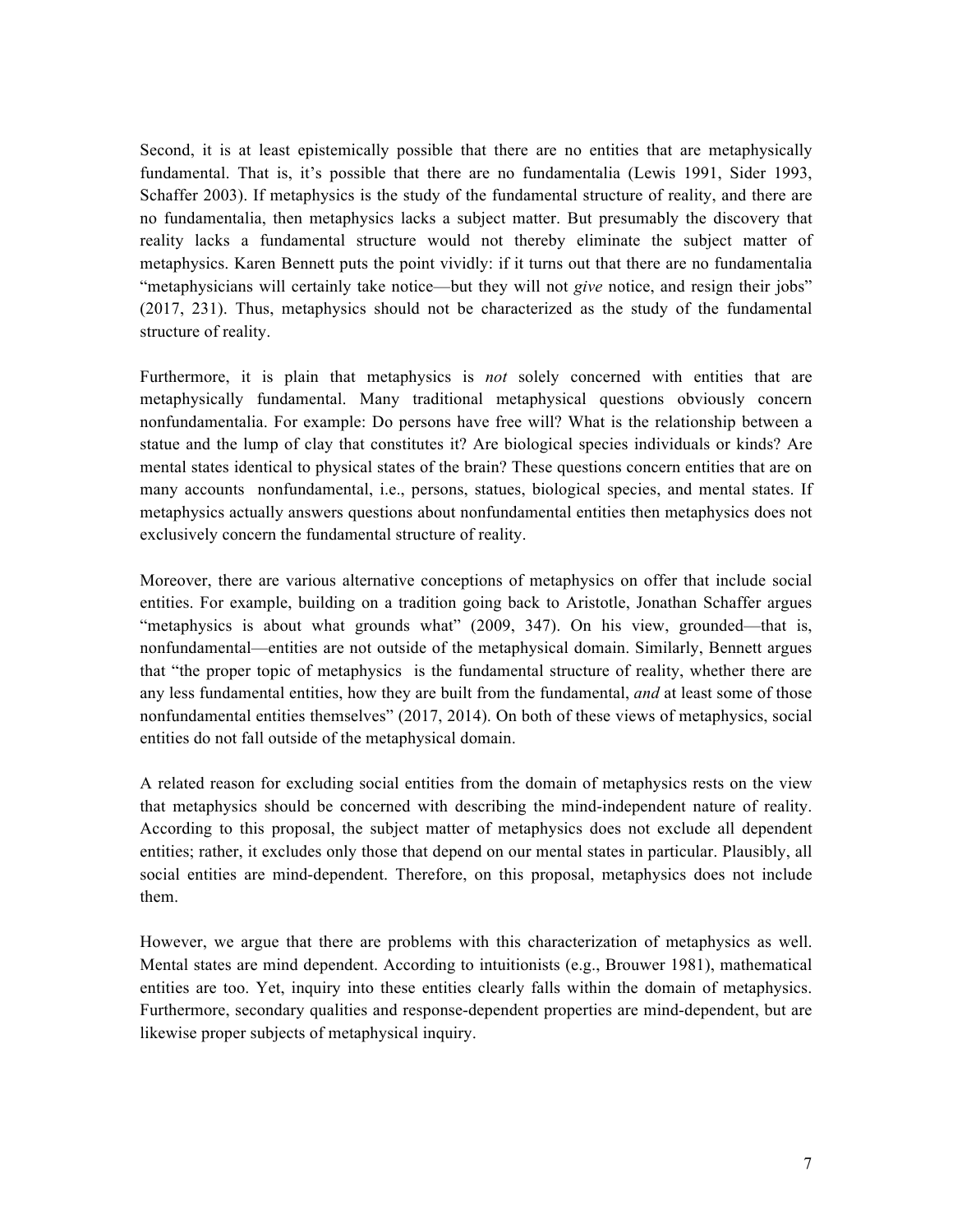We conclude that social entities cannot be justifiably excluded from metaphysics because they fail to be fundamental. First, it is possible that social entities are fundamental. Second, and more importantly, it is not the case that metaphysics is merely the study of the fundamental structure of reality. Traditionally, metaphysicians have investigated both fundamental and nonfundamental entities, and their relations. Moreover, the question of whether some entities are fundamental is a properly metaphysical one. Finally, we argued that social entities cannot be justifiably excluded on the basis of being mind-dependent. Metaphysicians have long been concerned to investigate mind-dependent entities. In the next section, we consider whether social entities can be justifiably excluded because they fail to be natural.

### **III. Naturalness**

So far we have argued that social entities cannot be excluded from the domain of metaphysics on the grounds that they are not fundamental or mind-independent. Eliminativism and reductionism about social entities also fail to justify the exclusion of social ontology from metaphysical inquiry. In this section, we consider whether social entities can be justifiably excluded because they fail to be *natural* in some sense (Thomasson 2003, Khalidi 2015). We argue that this strategy also fails to justify the exclusion of social entities from the domain of metaphysics.

A naturalistically inclined philosopher might argue that social entities are not legitimate subjects of metaphysical inquiry because metaphysicians should be concerned to investigate all and only those entities to which our best-confirmed scientific theories are ontologically committed (Quine 1969, Putnam 1972, Colyvan 2001). On this view, the question of whether social entities fall within the purview of metaphysics turns on the question of which scientific theories are best confirmed. Now, if physics is the only scientific theory which passes muster, then this would give us a reason to exclude social entities from metaphysical inquiry. However, if social scientific theories are sufficiently well-confirmed, then metaphysicians should be concerned with social entities after all. This is because social scientists clearly theorize about them. For example, economists, sociologists, and anthropologists theorize about social entities such as money, marriage, and refugees.

However, even if social scientific theories are sufficiently well-confirmed, and even if they are about social entities, there is reason to believe that we should not delimit metaphysics in this way. There is no well-confirmed scientific theory that is ontologically committed to the existence of God, and yet whether God exists is a metaphysical question if there ever was one. More generally, metaphysicians ought to be engaged in the project of determining which entities exist, whether or not the best-confirmed scientific theories are committed to them.

Yet another way to exclude social entities from metaphysics is by arguing that metaphysicians should restrict their attention to natural properties or kinds.<sup>ix</sup> If social kinds fail to be natural, then perhaps metaphysicians should not be concerned with them. We think that this proposal likewise fails to justifiably exclude social entities for two reasons.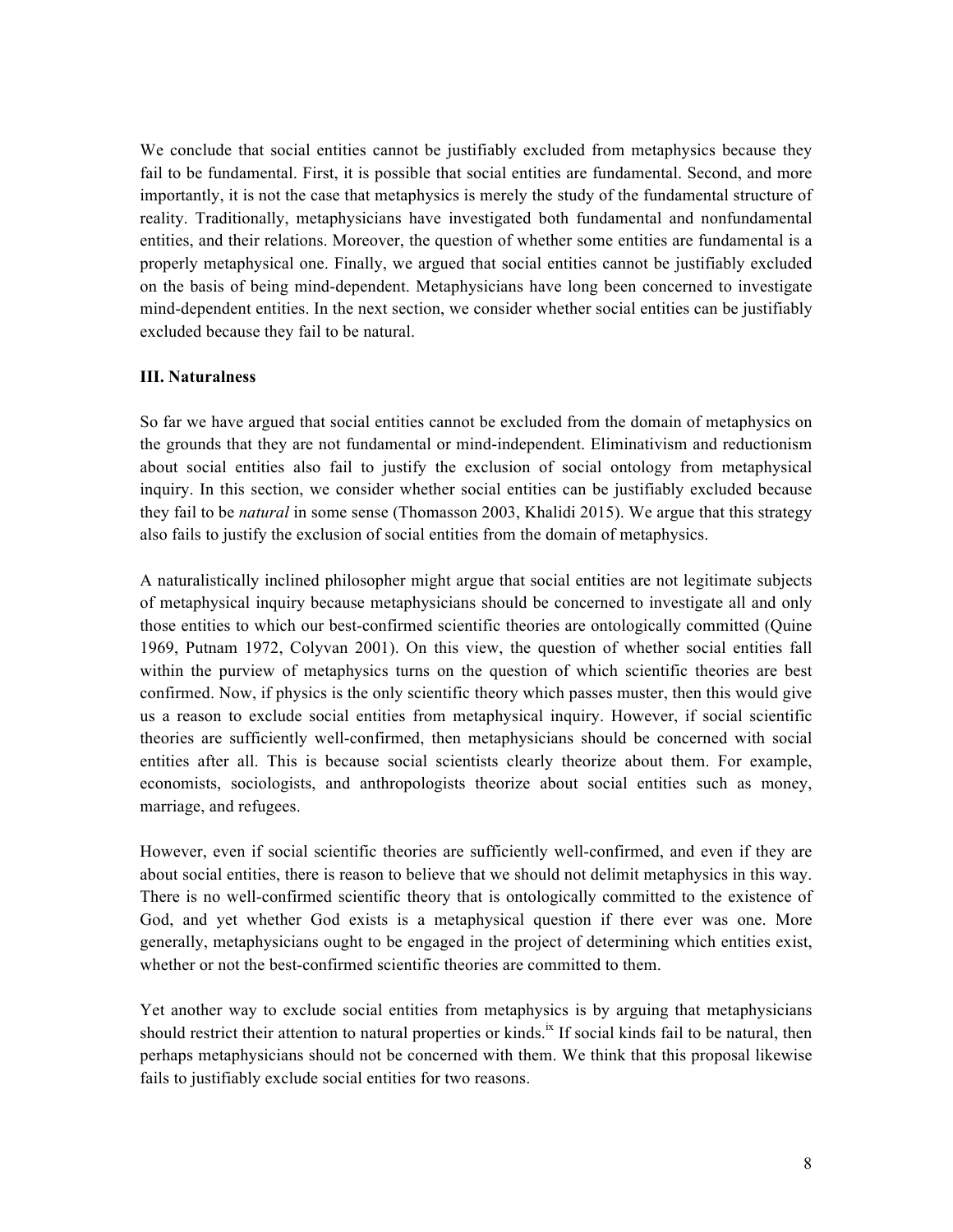First, this strategy only purports to exclude social *kinds* from metaphysical theorizing, and not other social entities (e.g., social groups, social facts, or social events). Moreover, a clear contrast between social and natural kinds is difficult to draw. It is obvious that social kinds are not found "in nature" so to speak. However, many paradigmatically natural kinds are not found "in nature" either, e.g., synthetically produced chemical compounds like polyethylene and PTFE (Teflon).

Furthermore, social kinds do not contrast with natural kinds in the sense that the former are *super*natural. Social kinds, like the human beings who create them, are occupants of the natural world, and are subject to the same physical laws that govern the behavior of everything from planets to protons.<sup>x</sup> Moreover, social kinds are susceptible to empirical investigation. Indeed, they form the subject matter of a wide-variety of scientific disciplines including sociology, anthropology, history, economics, and psychology.

Finally, if natural kinds are just those kinds which enable us to successfully predict and explain empirical phenomena (that is, if natural kinds are those kinds that license inductive inferences, warrant empirical generalizations, and feature in fruitful explanations), there is reason to believe that social kinds are natural in the relevant sense (Bach 2012; Boyd 1999; Griffiths 1999; Khalidi 2013, 2015, 2018; Mallon 2003, 2016; Mason 2016). For example, Ron Mallon argues that social constructionist explanations are a species of causal explanation. On his view, social roles like being a stay-at-home father or being a CEO are loci of predictive and explanatory potential. For instance, the fact that individuals occupy these roles enables us to predict and explain many of the properties they instantiate.

We conclude that social entities should not be excluded from metaphysics on the grounds that they fail to be natural in any of the aforementioned ways.

## **IV. Conclusion**

We have argued that there is no good reason to think that social entities do not fall within the purview of metaphysics. In particular, they cannot be excluded on the basis of being nonfundamental, mind-dependent, nonnatural, or reducible. And even if there are not social entities, it is still an metaphysical question whether certain social entities exist.

Certainly, some topics in social metaphysics lie at the intersection of metaphysics and other areas of philosophy, for example political philosophy, feminist philosophy, or ethics (e.g., the metaphysics of race, and gender). But, as Bennett puts it, "lying at the intersection of A and B does not mean lying in neither A nor B, but in both" (2017, 233). Moreover, philosophers have more permissive attitudes with respect to other metaphysical intersections. For example, many questions concerning the nature of mental phenomena fall at the intersection of metaphysics and philosophy of mind. Indeed, many questions lie at the intersection of metaphysics and empirical disciplines like chemistry and physics. But no one seriously thinks that these questions *really*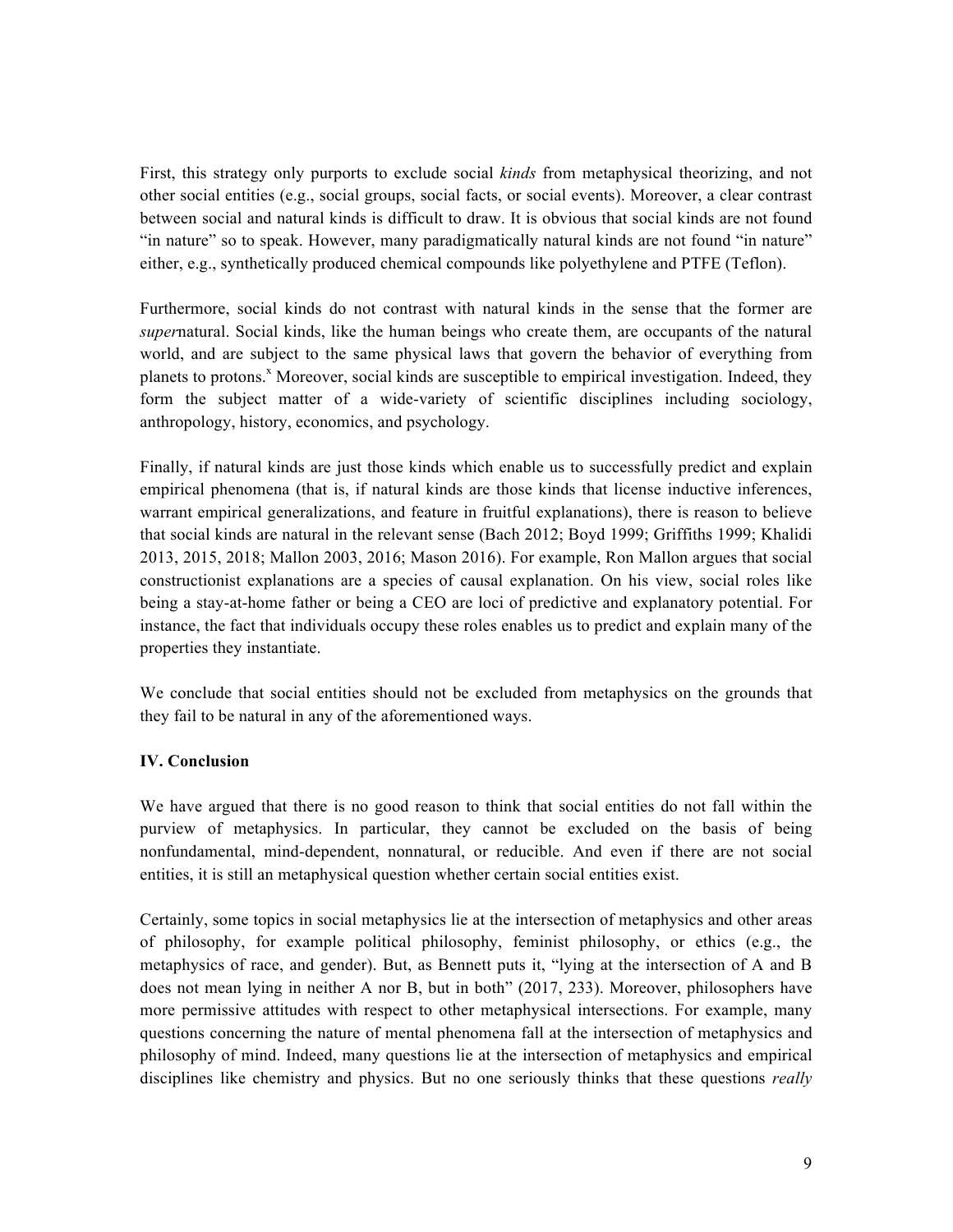belong solely to these other disciplines, and not to metaphysics. For instance, many metaphysicians hold naturalistic views informed by and intersecting with various scientific disciplines (Ladyman and Ross 2007; Ney and Albert 2013).

Our view is that the exclusion of social entities from metaphysics has more to do with the interests and preoccupations of metaphysicians than the unsuitability of social entities themselves. We hold that there is no compelling philosophical reason, for example, why metaphysics should include an investigation of the existence and nature of holes and time but not corporations and races. It is just that most metaphysicians, for whatever reason, have been more interested in investigating the former than latter.

By way of concluding, we would like to consider what attending to social metaphysics means for the nature of metaphysics. In particular, we consider to what extent our metaphysical intuitions have been conditioned by a historically contingent focus on certain types of entities (e.g., fundamentalia), to the exclusion of others (e.g., social groups). What would our metaphysical commitments be like if metaphysicians focused on social entities rather than the more traditional targets of metaphysical inquiry?

First, focusing on social entities indicates that the metaphysician's preference for describing reality in terms of features that are independent, individualistic, intrinsic, universal, ahistorical, and non-normative is not well founded. The preference for describing reality in terms of these features is bound up with the sorts of metaphysical commitments addressed in the previous sections of this paper. If one has a radically eliminativist ontology, or if one endorses a fundamentalist conception of metaphysics according to which metaphysics is *really* about describing the fundamental structure of reality, which consists exclusively of simples or spacetime points, then perhaps there is good reason to prefer a characterization of reality exclusively in terms of these features. But we have argued that metaphysics should not be characterized in these ways and that plenty of plainly metaphysical subjects cannot be so characterized. Today metaphysics has a greater focus on dependence or "building" relations or on "what grounds what." Social metaphysics highlights the importance of dependent and relational features of reality, positioning it squarely within contemporary metaphysics.

Social metaphysics leads us to describe reality in ways that are dependent, anti-individualistic, relational, particular, historical, and normatively-laden. For instance, many social entities are spatiotemporally restricted, and so are neither ahistorical nor universal. It is plausible that races and genders came into existence at a particular period in time, and may be found only in the small corner of the universe inhabited by human beings. On some views they are historical or sociohistorical kinds (Bach 2012; Du Bois 1897/1996; Mallon 2016, 2003; Diaz-Leon 2015b; Jeffers 2013; Taylor 2000, see Appiah 1985 for criticism of race as a historical kind). Focusing on social entities also reveals that some entities could have normative natures. For instance, being part of a social group might depend on being bound by particular social conventions or norms,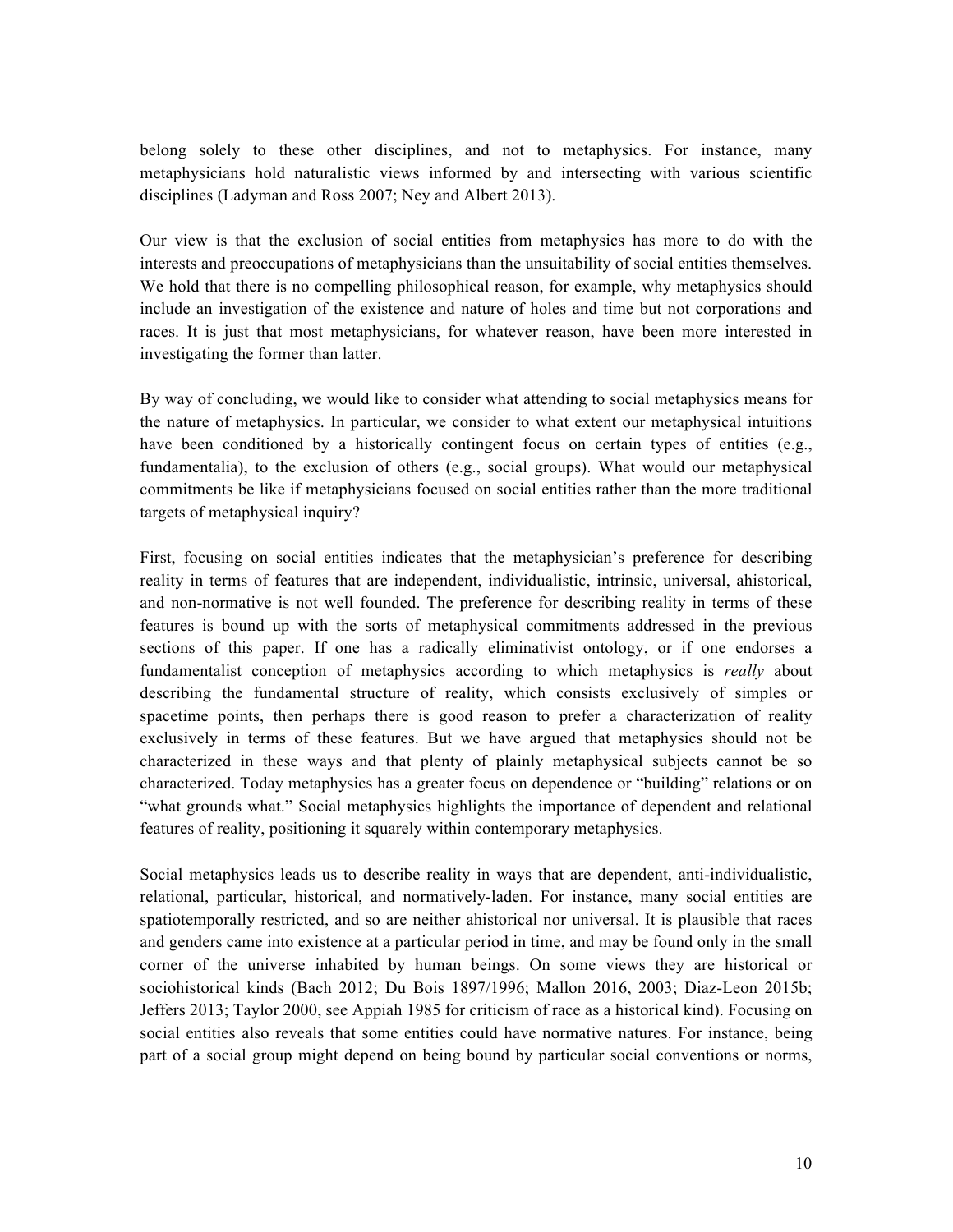perhaps as part of an overarching social structure (e.g., Ásta 2018; Thomasson forthcoming; Ritchie forthcoming).

Social metaphysics also helps to show how normative considerations are relevant to theory choice. For example, feminist metaphysicians argue that metaphysical theories should not simply explain how big things are built from little ones, or how one event causes another. They also ought to incorporate moral and political values (Barnes 2014, 2016, 2017; Haslanger 2012; Haslanger and Ásta 2017; Mikkola 2015, 2017). That is, we should prefer theories that not only describe the world correctly, but can perform the relevant normative work. For example, an adequate theory of race and gender ought to enable us to accomplish our goal of eliminating racial and gender injustice and oppression. One motivation for an intersectional theoretical framework is that a single-axis analysis of oppression (e.g., an analysis focused just on sexism) can mask and reinforce oppression (Crenshaw 1989, 1991; Collins 2000; Spelman 1988). A focus on social entities allows one to see ways that descriptive and normative projects function in tandem.

The inclusion of social metaphysics also has important diversifying effects. By excluding the investigation of social entities from metaphysics we thereby exclude the work of many philosophers who are women, transgender, non-binary, and people of color in an area of philosophy that is particularly white and male-dominated.

Social entities not only have a place in metaphysical inquiry, they deserve a place of prominence. Just as feminist and critical race theory have encouraged philosophers of science and epistemologists to reconsider their starting assumptions, social metaphysics forces metaphysicians to reconsider the vantage points and inherent biases in certain metaphysical and theoretical predilections.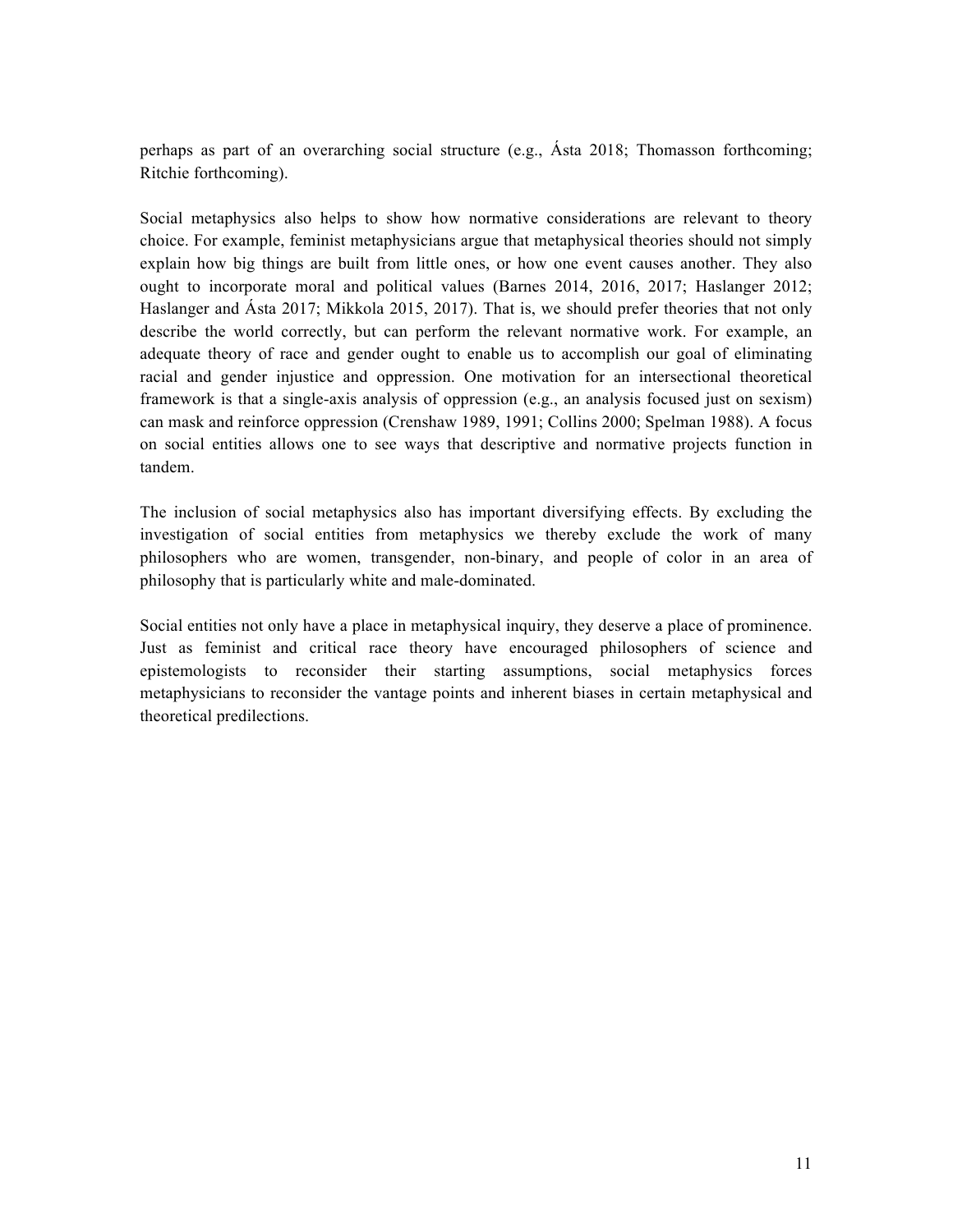### **References**

Alcoff, L., 2006. *Visible Identities: Race, Gender, and the Self*. Oxford: Oxford.

- Appiah, A., 1985. The Uncompleted Argument: Du Bois and the Illusion of Race. *Critical Inquiry*, 12 (1), 21–37.
- Appiah, K.A., 1996. Race, Culture, Identity: Misunderstood Connections. *In*: K.A. Appiah and A. Gutmann, eds. *Color Conscious: The Political Morality of Race*. Princeton: Princeton University Press, 200.
- Ásta (Sveinsdóttir), 2018. *Categories We Live By: The Construction of Sex, Gender, Race, and Other Social Categories*. Oxford: Oxford University Press.
- Bach, T., 2012. Gender Is a Natural Kind with a Historical Essence. *Ethics*, 122 (2), 231–272.
- Barnes, E., 2012. Emergence and Fundamentality. *Mind*, 121 (484), 873–900.
- Barnes, E., 2014. Going Beyond the Fundamental: Feminism in Contemporary Metaphysics. *Proceedings of the Aristotelian Society*, 114 (3), 335–351.
- Barnes, E., 2016. *The Minority Body: A Theory of Disability*. Oxford: Oxford University Press.
- Barnes, E., 2017. Realism and social structure. *Philosophical Studies*, 174 (10), 2417–2433.
- Bennett, K., 2017. *Making Things Up*. Oxford: Oxford University Press.
- Bernstein, S., Forthcoming. Could a Middle Level Be the Most Fundamental? *Philosophical Studies*.

Blum, L. 2010. Racialized Groups: The Sociohistorical Consensus. *The Monist*, 93 (2), 298– 320.

Boyd, R., 1999. Homeostasis, Species, and Higher Taxa. In: R.A. Wilson, ed. *Species: New Interdisciplinary Essay*. Cambridge: MIT Press, 141–186.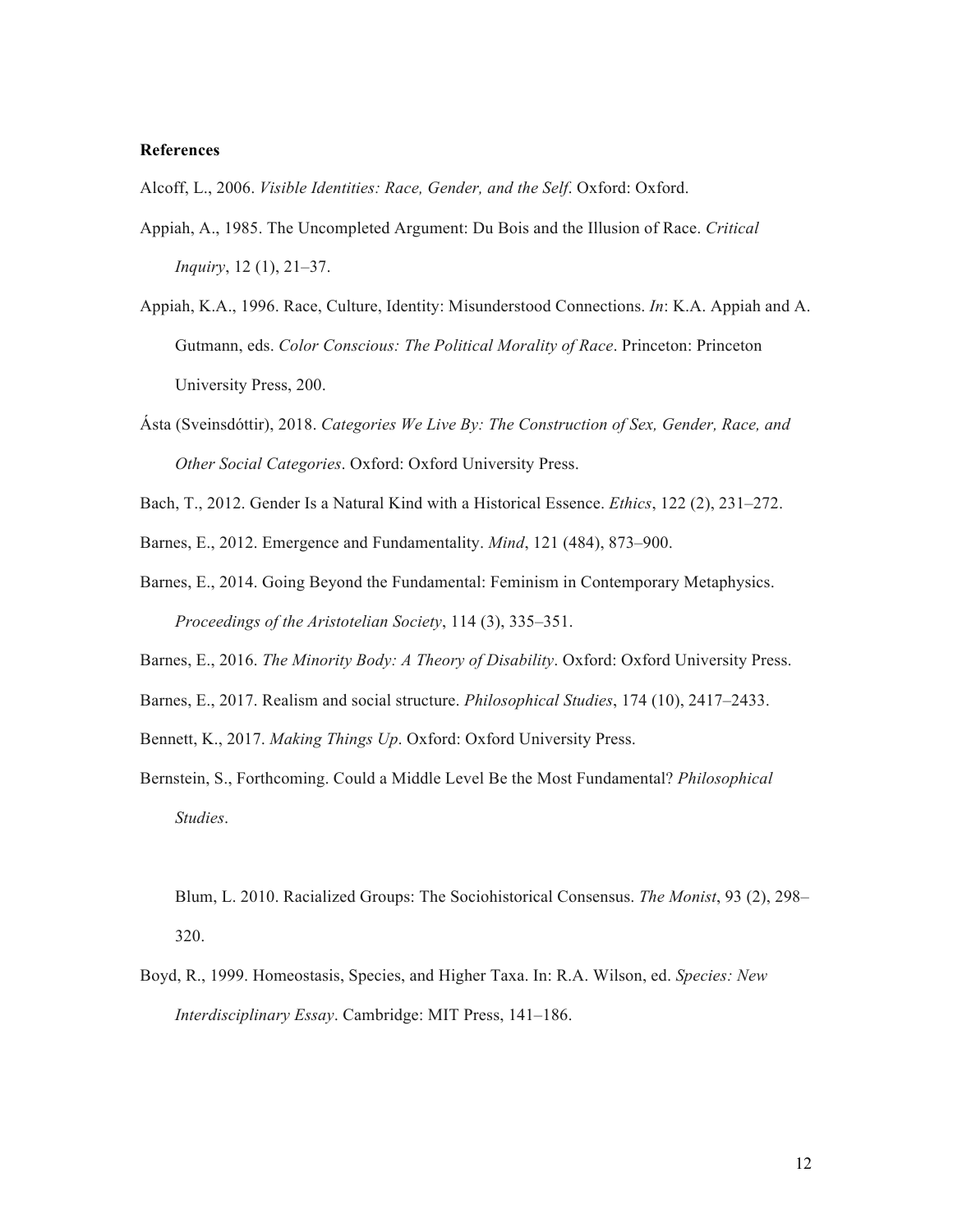- Brouwer, L.E.J., 1981. *Brouwer's Cambridge Lectures on Intuitionism*, D. van Dalen, ed., Cambridge: Cambridge University Press.
- Burman (Andersson), Å., 2007. *Power and Social Ontology*. Lund: Bokbox Publications.
- Carroll, J. and Markosian, N., 2010. *An Introduction to Metaphysics*. Cambridge: Cambridge University Press.

Collins, P.H., 2000. *Black Feminist Thought: Knowledge, Consciousness and the Politics of Empowerment*. 2nd ed. New York: Routledge.

Colyvan, M., 2001. *The Indispensability of Mathematics*. Oxford: Oxford University Press.

Conee, E. and Sider, T., 2015. *Riddles of Existence: A Guided Tour of Metaphysics*. 2nd ed. Oxford: Oxford University Press.

Corvino, J., 2000. Analyzing Gender. *Southwest Philosophy Review*, 17 (1), 173–180.

- Crane, T. and Farkas, K., 2004. *Metaphysics: A Guide and Anthology*. Oxford: Oxford University Press.
- Crenshaw, K., 1989. Demarginalizing the Intersection of Race and Sex: A Black Feminist Critique of Antidiscrimination Doctrine, Feminist Theory and Antiracist Politics. *The University of Chicago Legal Forum*, 1989 (1), 139–167.
- Crenshaw, K., 1991. Mapping the Margins: Intersectionality, Identity Politics, and Violence against Women of Color. *Stanford Law Review*, 43 (6), 1241–1299.
- Diaz-Leon, E., 2015a. In Defence of Historical Constructivism About Races. *Ergo: An Open Access Journal of Philosophy*, 2 (21), 547–562.
- Diaz-Leon, E., 2015b. What Is Social Construction? *European Journal of Philosophy*, 23 (4), 1137–1152.
- Dorr, C. and Hawthorne, J., 2013. Naturalness. *In*: K. Bennett and D. Zimmerman, eds. *Oxford Studies in Metaphysics*. Oxford: Oxford University Press, 3–77.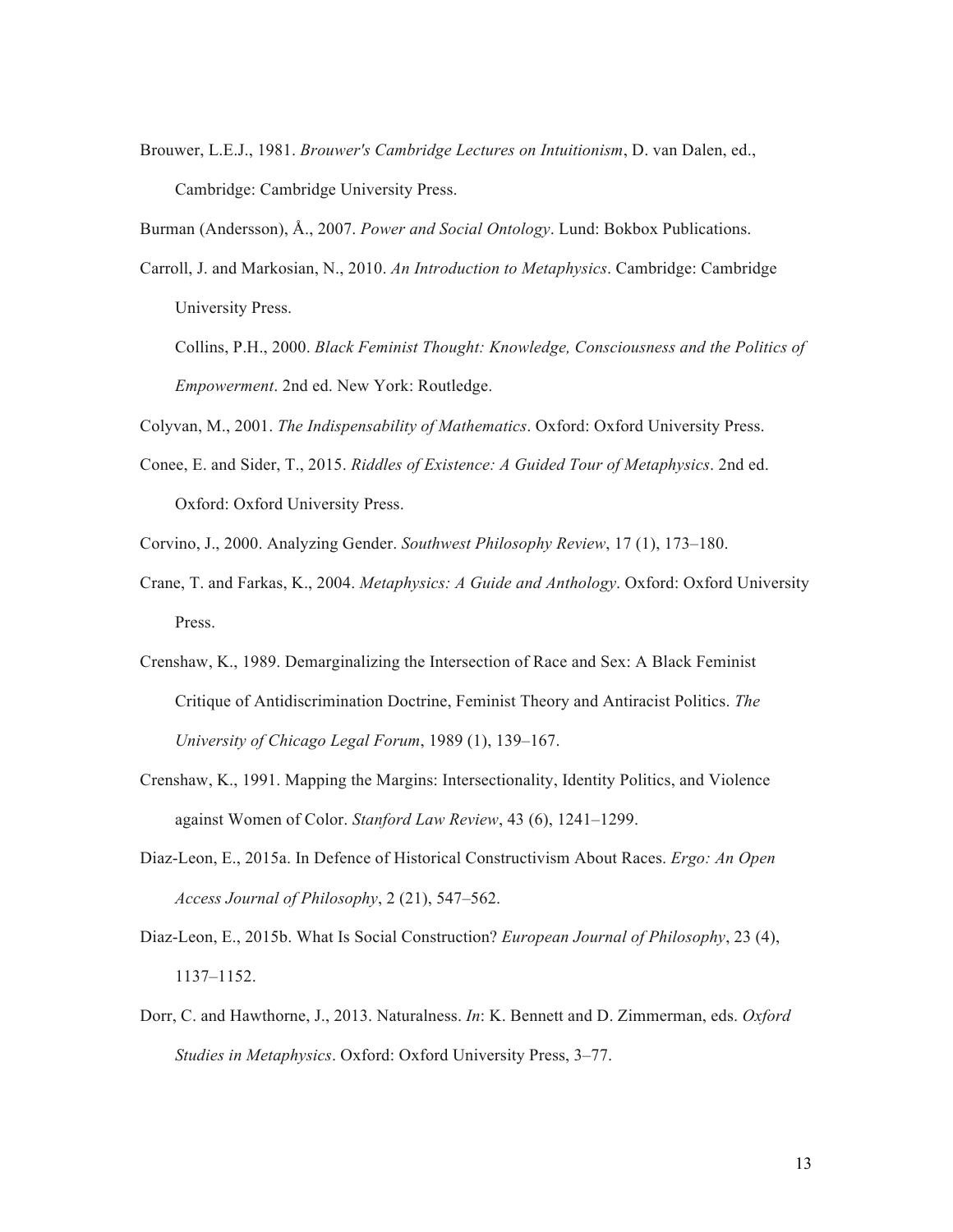- Du Bois, W.E.B., 1897/1996. The Conservation of Races. *In*: E.J. Sundquist, ed. *The Oxford W.E.B. Du Bois Reader*. Oxford University Press.
- Effingham, N., 2013. *An Introduction to Ontology*. Cambridge: Polity Press.
- Epstein, B., 2009. Ontological Individualism Reconsidered. *Synthese*, 166 (1), 187–213.
- Epstein, B., 2015. How Many Kinds of Glue Hold the Social World Together? *In*: M. Gallotti and J. Michael, eds. *Perspectives on Social Ontology and Social Cognition*. Dordrecht: Springer, 41–55.
- Gilbert, M., 1989. *On Social Facts*. Princeton: Princeton University Press.
- Greenwood, J.D., 2003. Social Facts, Social Groups and Social Explanation. *Noûs*, 37 (1), 93– 112.
- Griffiths, P.E., 1999. Squaring the Circle: Natural Kinds with Historical Essences. *In*: R.A. Wilson, ed. *Species: New Interdisciplinary Essay*. Cambridge: MIT Press, 209–228.
- Hacking, I., 1996. The Looping Effects of Human Kinds. *In*: D. Sperber, D. Premack, and A.J. Premack, eds. *Causal Cognition: A Multidisciplinary Debate*. New York: Clarendon Press, 351–394.
- Hacking, I., 1999. *The Social Construction of What?* Cambridge: Harvard University Press.
- Hale, J., 1996. Are Lesbians Women? *Hypatia*, 11 (2), 94–121.
- Haslanger, S., 1995. Ontology and Social Construction. *Philosophical Topics*, 23 (2), 95–125.
- Haslanger, S., 2000. Gender and Race: (What) Are They? (What) Do We Want Them to Be? *Noûs*, 34 (1), 31–55.
- Haslanger, S., 2003. Social Construction: The 'Debunking' Project. *In*: F. Schmitt, ed. *Socializing Metaphysics*. Oxford: Rowman & Littlefield, 301–325.
- Haslanger, S., 2012. *Resisting Reality: Social Construction and Social Critique*. Oxford: Oxford University Press.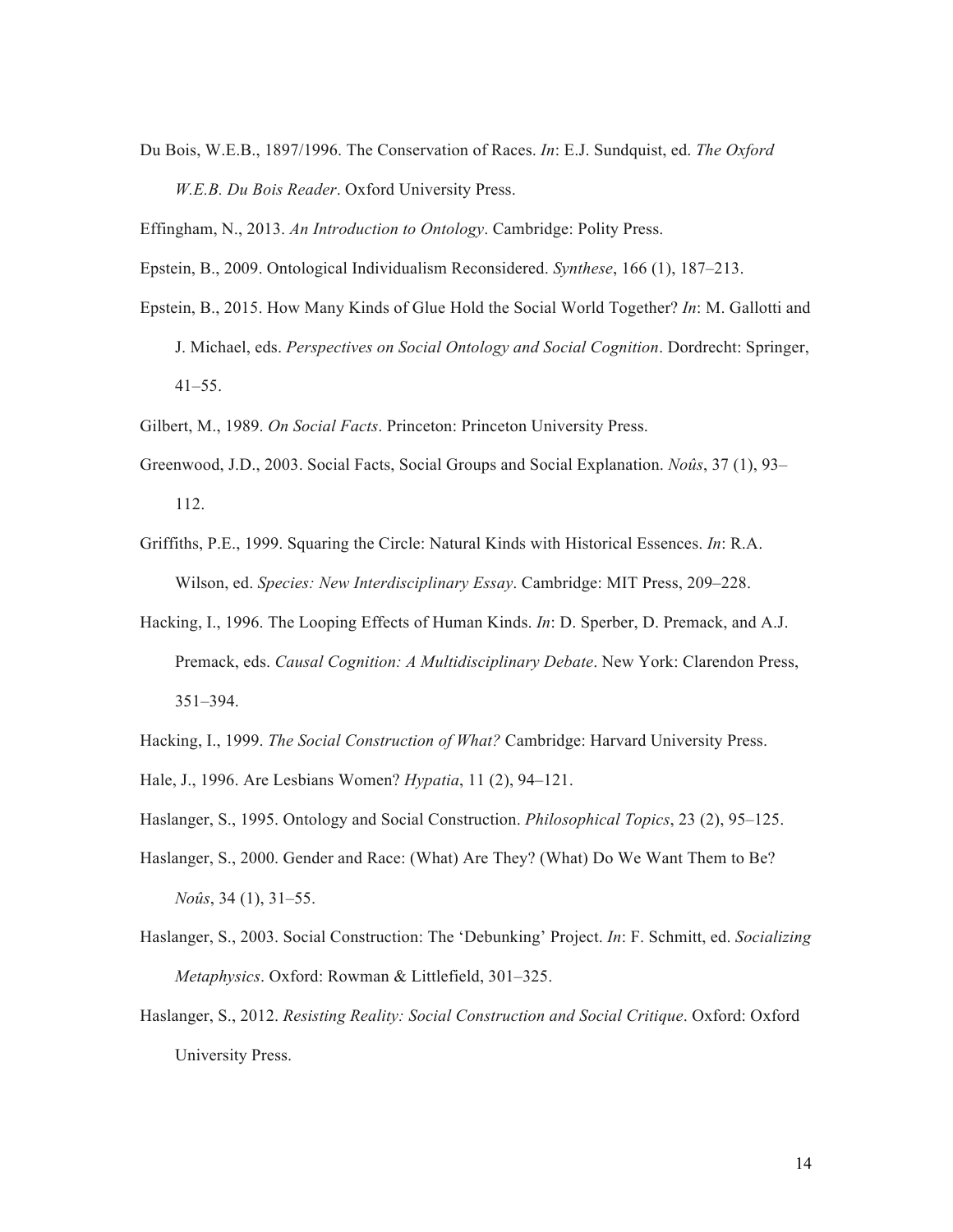Haslanger, S., 2016. What is a (Social) Structural Explanation? *Philosophical Studies*, 173 (1), 113–130.

Haslanger, S. and Ásta (Sveinsdóttir), 2017. Feminist Metaphysics. *Stanford Encyclopedia of Philosophy.*

Hayek, F.A., 1955. *The Counter-Revolution of Science*. New York: The Free Press.

Heyes, C.J., 2000. *Line Drawings: Defining Women Through Feminist Practice*. Ithaca: Cornell University Press.

van Inwagen, P., 1990. *Material Beings*. Ithaca: Cornell University Press.

van Inwagen, P., 2014. *Metaphysics*. 4th ed. New York: Routledge. van Inwagen, P. and Zimmerman, D., eds., 2008. *Metaphysics: The Big Questions*. Hoboken: Wiley-Blackwell.

Jeffers, C., 2013. The Cultural Theory of Race: Yet Another Look at Du Bois's "The Conservation of Races". *Ethics*, 123 (3), 403–426.

- Khalidi, M.A., 2013. *Natural Categories and Human Kinds: Classification in the Natural and Social Sciences*. Cambridge: Cambridge University Press.
- Khalidi, M.A., 2015. Three Kinds of Social Kinds. *Philosophy and Phenomenological Research*, 90 (1), 96–112.
- Khalidi, M.A., 2018. Natural Kinds as Nodes in Causal Networks. *Synthese*, 195 (4), 1379–1396.
- Kim, J., Korman, D.Z., Sosa, E., eds., 2011. *Metaphysics: An Anthology*. 2nd ed. Oxford: Blackwell Publishing.
- Koons, R. and Pickavance, T., 2015. *Metaphysics: The Fundamentals*. 1st ed. Oxford: Blackwell Publishing.
- Koons, R. and Pickavance, T., 2017. *The Atlas of Reality: A Comprehensive Guide to Metaphysics*. 1st ed. Oxford: Blackwell Publishing.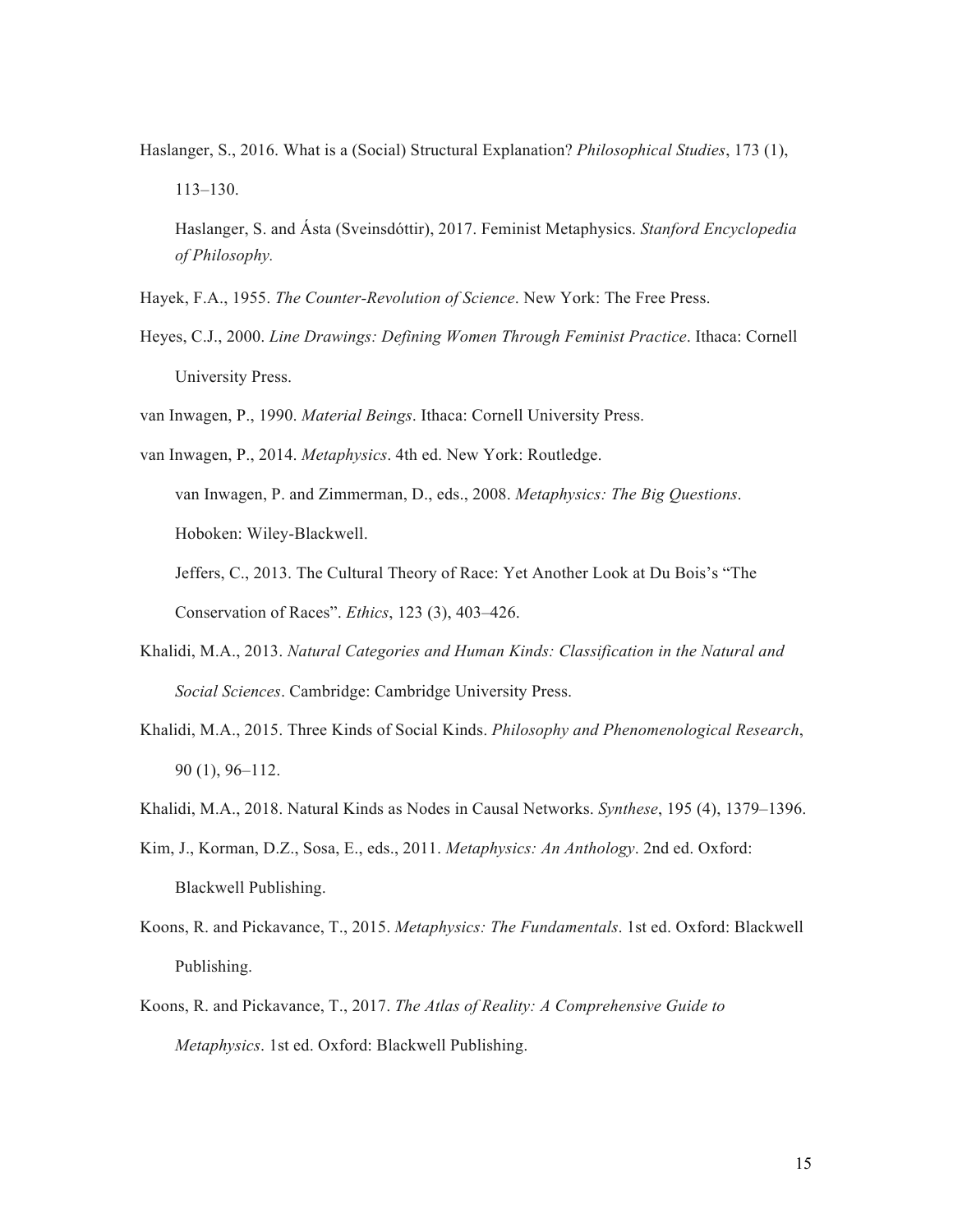Korman, D.Z., 2015. *Objects: Nothing Out of the Ordinary*. Oxford University Press UK.

- Ladyman, J. & Ross, D. 2007. *Every Thing Must Go: Metaphysics Naturalized*. Oxford University Press.
- Lewis, D., 1983. New Work for a Theory of Universals. *Australasian Journal of Philosophy*, 61: 343–377
- Lewis, D., 1991. *Parts of Classes*. Oxford: Wiley-Blackwell.

Loux, M., 2008. *Metaphysics: Contemporary Readings*. New York: Routledge.

- Loux, M. and Crisp, T., 2017. *Metaphysics: A Contemporary Introduction*. New York: Routledge.
- Lowe, E.J., 2002. *A Survey of Metaphysics*. Oxford: Oxford University Press.
- Mallon, R., 2003. Social Construction, Social Roles, and Stability. *In*: F. Schmitt, ed. *Socializing Metaphysics : The Nature of Social Reality*. Lanham: Rowman & Littlefield, 65–91.
- Mallon, R., 2006. 'Race'': Normative, Not Metaphysical or Semantic'. *Ethics*, 116 (3), 525–551.
- Mallon, R., 2016. *The Construction of Human Kinds*. Oxford: Oxford University Press.
- Mallon, R., 2014. Naturalistic Approaches to Social Construction. *Stanford Encyclopedia of Philosophy*.
- Markosian, N., 1998. Brutal Composition. *Philosophical Studies*, 92 (3), 211–249.
- Markosian, N., 2008. Restricted Composition. *In*: T. Sider, J. Hawthorne, and D. Zimmerman, eds. *Contemporary Debates in Metaphysics*. Malden: Blackwell Publishing, 341–364.

Mason, R., 2016. The Metaphysics of Social Kinds. *Philosophy Compass*, 11 (12), 841–850.

Merricks, T., 2013. Three Comments on Theodore Sider's *Writing the Book of the World*. *Analysis*, 73 (4), 722–736.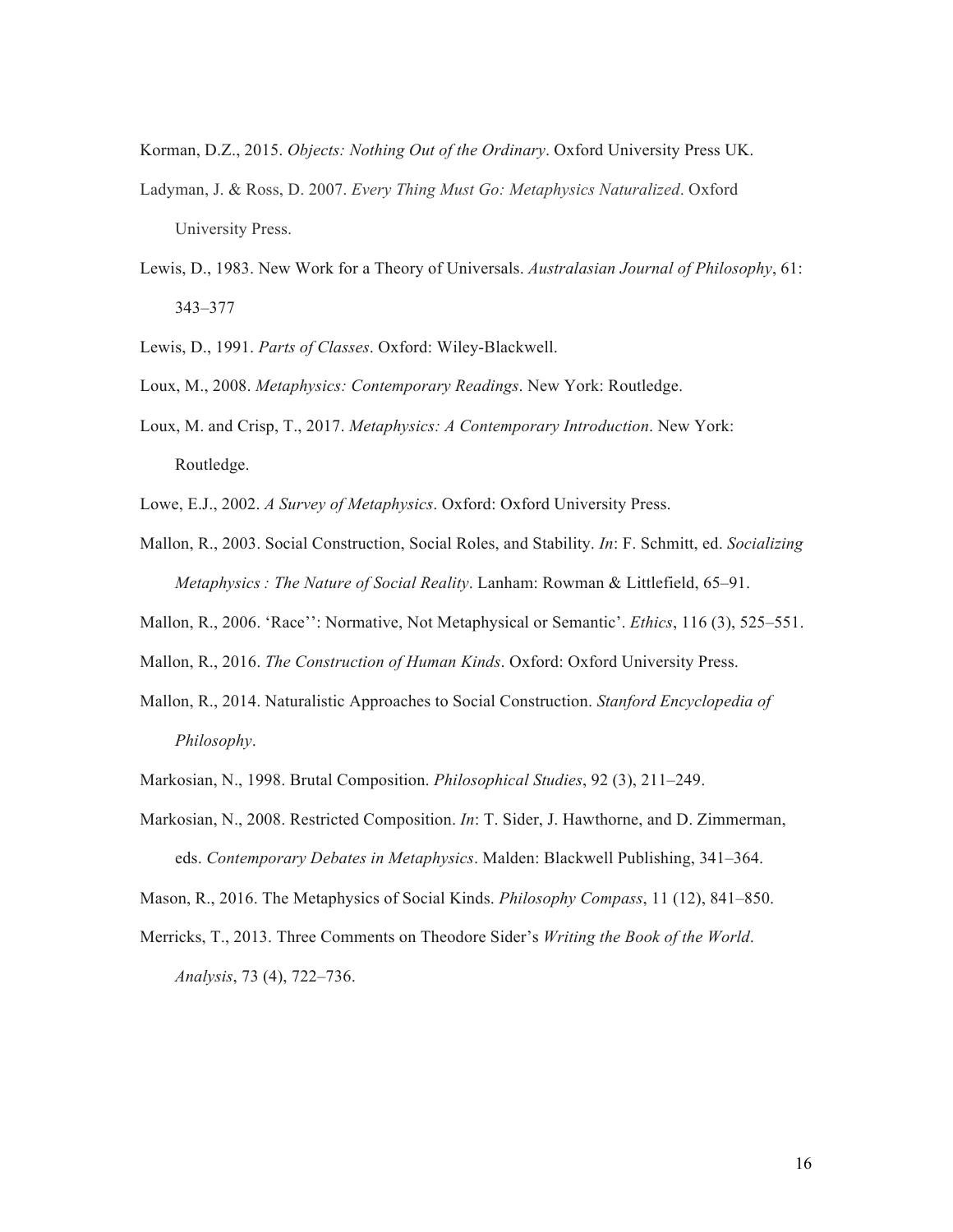- Mikkola, M., 2015. Doing Ontology and Doing Justice: What Feminist Philosophy Can Teach Us About Meta-Metaphysics. *Inquiry: An Interdisciplinary Journal of Philosophy*, 58 (7–8), 780–805.
- Mikkola, M., 2017. On the Apparent Antagonism Between Feminist and Mainstream Metaphysics. *Philosophical Studies*, 174 (10), 2435–2448.

Mills, C., 1997. *The Racial Contract*. Ithaca: Cornell University Press.

- Mills, C., 1998. *Blackness Visible: Essays on Philosophy and Race*. Ithaca: Cornell University Press.
- Mumford, S., 2012. *Metaphysics: A Very Short Introduction*. Oxford: Oxford University Press.
- Ney, A., 2014. *Metaphysics: An Introduction.* London and New York: Routledge. Ney, A. and Albert, D.Z., eds., 2013. *The Wave Function: Essays in the Metaphysics of Quantum Mechanics*. Oxford: Oxford University Press.
- Outlaw, L., 1996. Conserve' Races? In Defense of W.E.B. Du Bois. *In*: B.W. Bell, E.R. Grosholz, and J.B. Stewart, eds. *W.E.B. Du Bois on Race and Culture*. New York: Routledge, 15–38.
- Popper, K., 1966. *The Open Society and Its Enemies*. London: Routledge & Kegan Paul.
- Putnam, H., 1972. *Philosophy of Logic*. London: George Allen & Unwin.
- Quine, W.V.O., 1969. *Ontological Relativity and Other Essays*. New York: Columbia University Press.
- Ritchie, K., forthcoming. Social Structures and the Ontology of Social Groups. *Philosophy and Phenomenological Research*.

Ruben, D.H., 1985. *The Metaphysics of the Social World*. London: Routledge & Kegan Paul. Schaffer, J., 2003. Is There a Fundamental Level? *Noûs*, 37 (3), 498–517.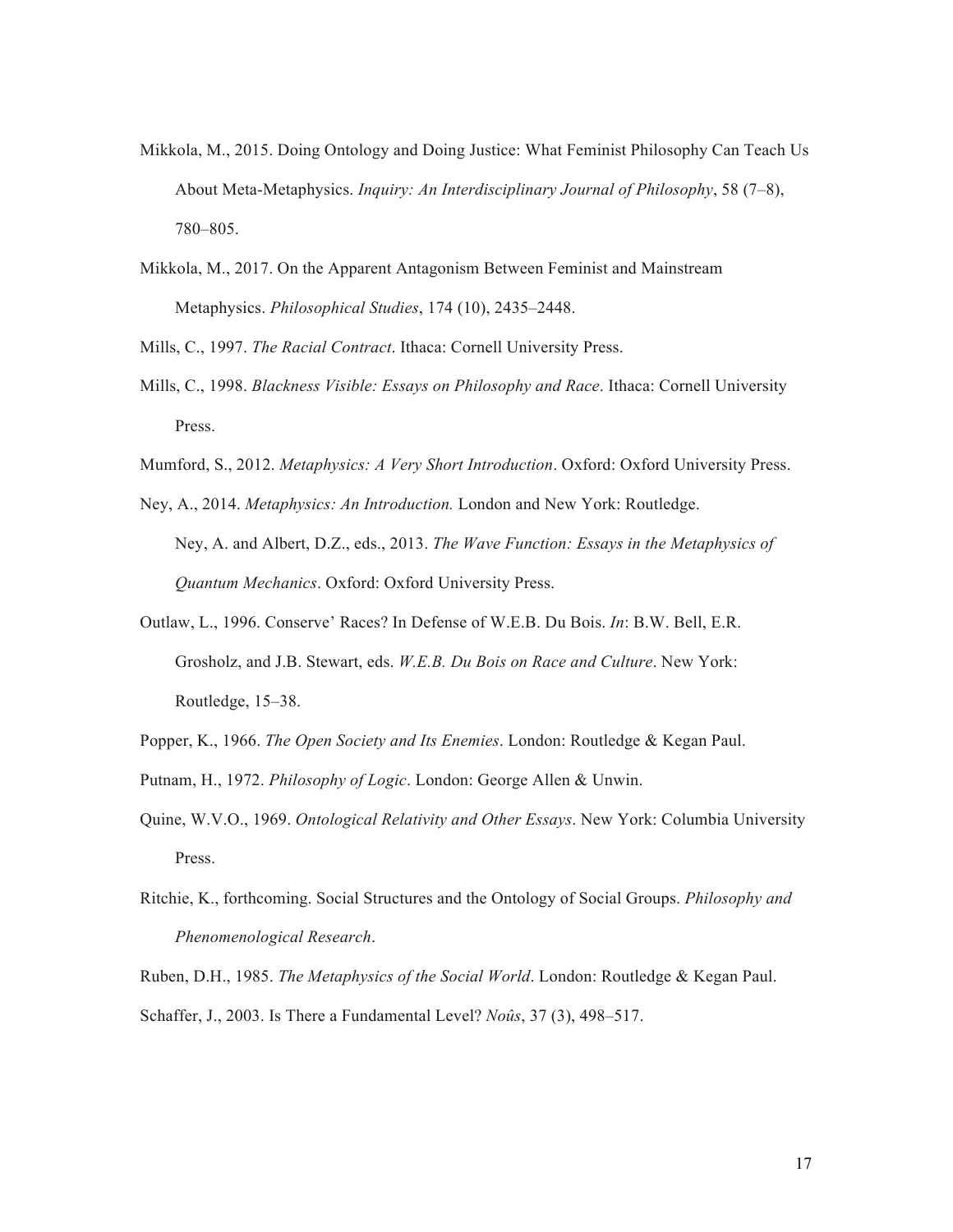Schaffer, J., 2004. Two Conceptions of Sparse Properties. *Pacific Philosophical Quarterly*, 85 (1), 92–102.

- Schaffer, J. 2009. On What Grounds What. *In:* D. Manley, D.J. Chalmers & R. Wasserman, eds. *Metametaphysics: New Essays on the Foundations of Ontology*. Oxford University Press, 347-383.
- Schaffer, J. 2010. Monism: The Priority of the Whole. *Philosophical Review* 119 (1):31-76.
- Schweikard, D.P. and Schmid, H.B., 2013. Collective Intentionality. *Stanford Encyclopedia of Philosophy*.
- Searle, J., 1990. Collective Intentions and Actions. *In*: P.R. Cohen, J. Morgan, and M.E. Pollack, eds. *Intentions in Communication*. Cambridge: The MIT Press, 401–416.
- Searle, J., 1995. *The Construction of Social Reality*. New York: The Free Press.
- Searle, J., 2010. *Making the Social World: The Structure of Human Civilization*. Oxford: Oxford University Press.
- Sider, T., 1993. Van Inwagen and the Possibility of Gunk. *Analysis*, 53 (4), 285–289.
- Sider, T., 2001. *Four-Dimensionalism*. Oxford: Oxford University Press.
- Sider, T., 2011. *Writing the Book of the World*. Oxford: Oxford University Press.
- Sider, T., 2017. Substantivity in Feminist Metaphysics. *Philosophical Studies* 174 (10): 2467–78.
- Sider, T., Hawthorne, J., and Zimmerman, D., eds., 2007. *Contemporary Debates in Metaphysics*. Oxford: Blackwell Publishing.
- Spelman, E., 1988. *Inessential Woman: Problems of Exclusion in Feminist Thought*. Boston: Beacon Press.
- Stoljar, N., 1995. Essence, Identity, and the Concept of Woman. *Philosophical Topics*, 23 (2), 261–293.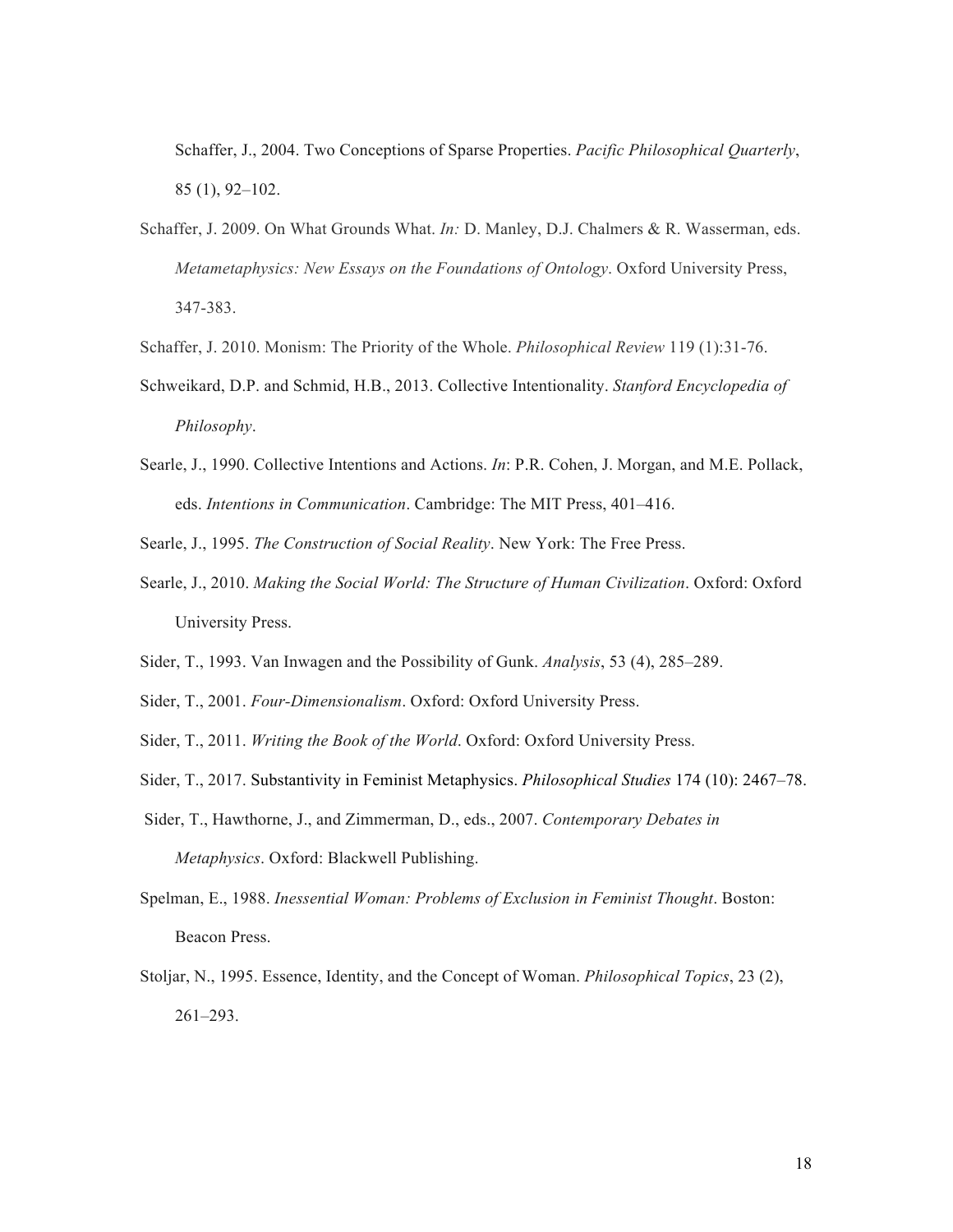- Stoljar, N., 2011. Different Women. Gender and the Realism-Nominalism Debate. *In*: C. Witt, ed. *Feminist Metaphysics: Explorations in the Ontology of Sex, Gender and the Self*. Dortrecht: Springer, 27–46.
- Sundstrom, R., 2002. Race as a Human Kind. *Philosophy and Social Criticism*, 28 (1), 91–115.
- Tahko, T., 2016. *An Introduction to Metametaphysics*. Cambridge: Cambridge University Press.
- Taylor, P.C., 2000. Appiah's Uncompleted Argument: W.E.B. Du Bois and the Reality of Race. *Social Theory and Practice*, 26 (1), 103–128.

Taylor, P.C., 2004. *Race: A Philosophical Introduction*. Cambridge: Polity Press.

- Thomasson, A.L., forthcoming. The Ontology of Social Groups. *Synthese*.
- Thomasson, A.L., 2003. Realism and Human Kinds. *Philosophy and Phenomenological Research*, 67 (3), 580–609.
- Tuomela, R., 1989. Collective Action, Supervenience, and Constitution. *Synthese*, 80 (2), 243– 266.
- Unger, P., 1980. The Problem of the Many. *Midwest Studies in Philosophy*, 5 (1), 411–468.
- Weber, M., 1922/2013. *Economy and Society*. Berkeley: University of California Press.
- Witt, C., 1995. Anti-Essentialism in Feminist Theory. *Philosophical Topics*, 23 (2), 321–344.
- Witt, C., ed., 2011a. *Feminist Metaphysics: Explorations in the Ontology of Sex, Gender and the Self*. Dortrecht: Springer.
- Witt, C., 2011b. *The Metaphysics of Gender*. Oxford: Oxford University Press.
- Zack, N., 1993. *Race and Mixed Race*. Philadelphia: Temple University Press.
- Zack, N., 2002. *Philosophy of Science and Race*. New York: Routledge.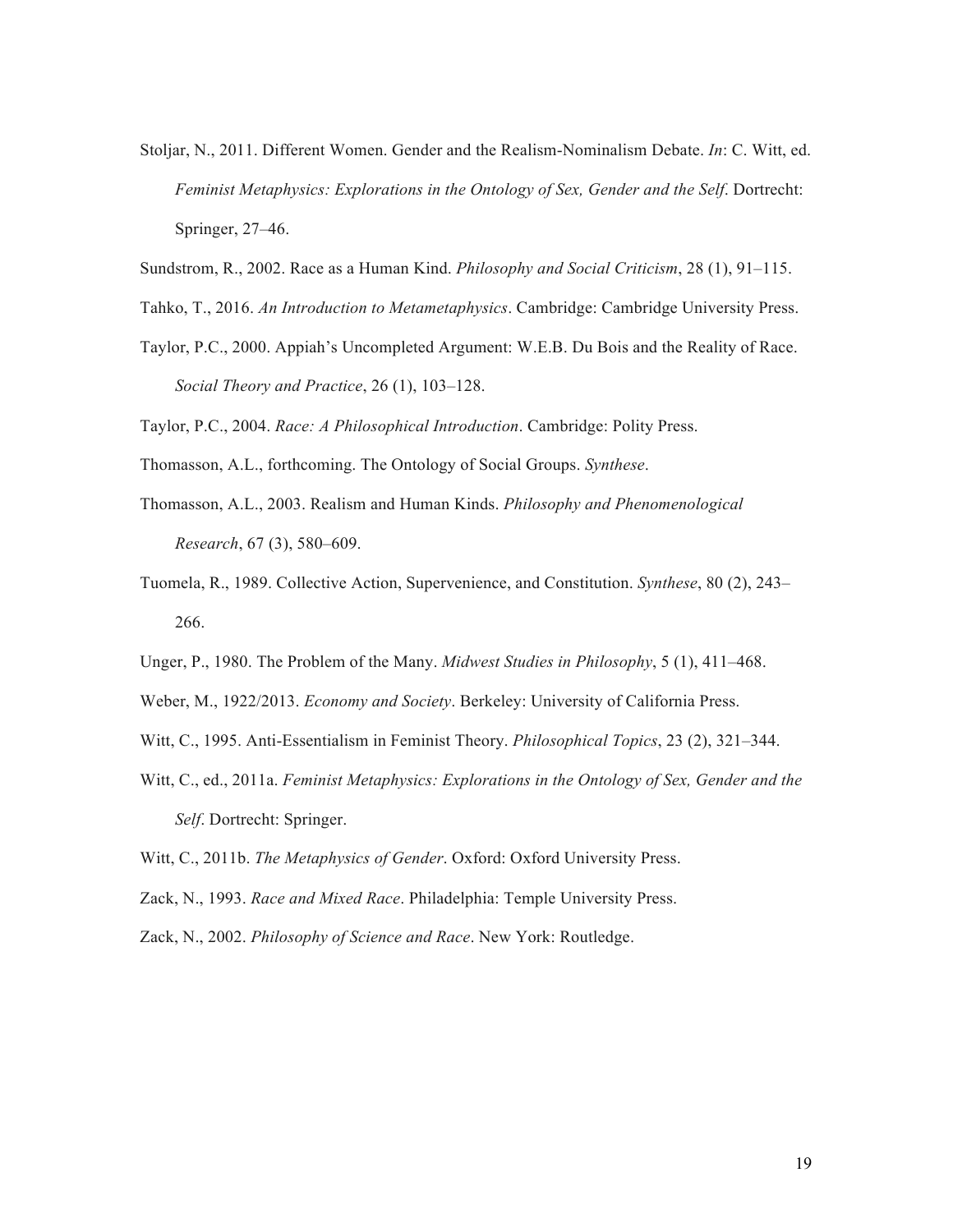#### **Further Reading**

Ásta (Sveinsdóttir), 2015. Social Construction. *Philosophy Compass*, 10 (12), 884–892.

Epstein, B., 2019. Social Ontology. *Stanford Encyclopedia of Philosophy*.

Mallon, R., 2007. A Field Guide to Social Construction. *Philosophy Compass*, 2 (1), 93–

108.

Mason, R., 2016. The Metaphysics of Social Kinds. *Philosophy Compass*, 11 (12), 841–850.

Mikkola, M., 2017. Feminist Perspectives on Sex and Gender. *Stanford Encyclopedia of Philosophy*.

Ritchie, K., 2015. The Metaphysics of Social Groups. *Philosophy Compass*, 10 (5), 310–

321.

<sup>.&</sup>lt;br>i This claim is easily verified by searching keywords such as "socal," "social kind," "social group," etc., top philosophy journals (e.g., *Philosophical Review, the Journal of Philosophy, Mind, Philosophy and Phenomenological Research, Nous, Australasian Journal of Philosophy, Philosophical Studies*, etc.).

<sup>&</sup>lt;sup> $\text{II}$ </sup> For example, see Carroll and Markosian 2010; Conee and Sider 2014; Crane and Farkas 2004; Effingham 2013; Kim, Korman, and Sosa 2011; Koons and Pickavance 2015, 2017; Loux and Crisp 2017; Loux 2008; Lowe 2002; Mumford 2012; Sider, Hawthorne, Zimmerman 2007; Tahko 2016; van Inwagen 2014; van Inwagen and Zimmerman 2008. Most of these titles were published well after the inception of social metaphysics in analytic philosophy. NB: Ney's (2014) introductory metaphysics textbook includes a chapter on the metaphysics of race.

iii For instance, Ruben 1985; Gilbert 1989; Tuomela 1989; and Searle 1990, 1995, 2010; Hacking 1996, 1999; Haslanger 1995; Burman (Andersson) 2007, in addition to more than 30 years of work on the metaphysics of race and gender (e.g., Appiah 1985). Other work on collective intentionality also focuses in part on social ontology. See Schweikard and Schmid 2013 for an overview.

<sup>&</sup>lt;sup>iv</sup> There are various ways one can spell out constitutive dependence. We do not wish to take a stand on the issue here, hence the disjunctive definition. For discussion of various ways social entities might be "held together" see Epstein (2015).<br><sup>v</sup> This is because arrangements of simples could instantiate social properties and thereby ground

social facts. For instance, atoms arranged shell-wise could have the property of being money and this could ground the truth of the social fact that atoms arranged shell-wise are money.

vi See Greenwood (2003) and Epstein (2015) for discussion of forms of individualism and social explanation.

v<sup>ii</sup> A weaker version of either thesis might rely on supervenience.